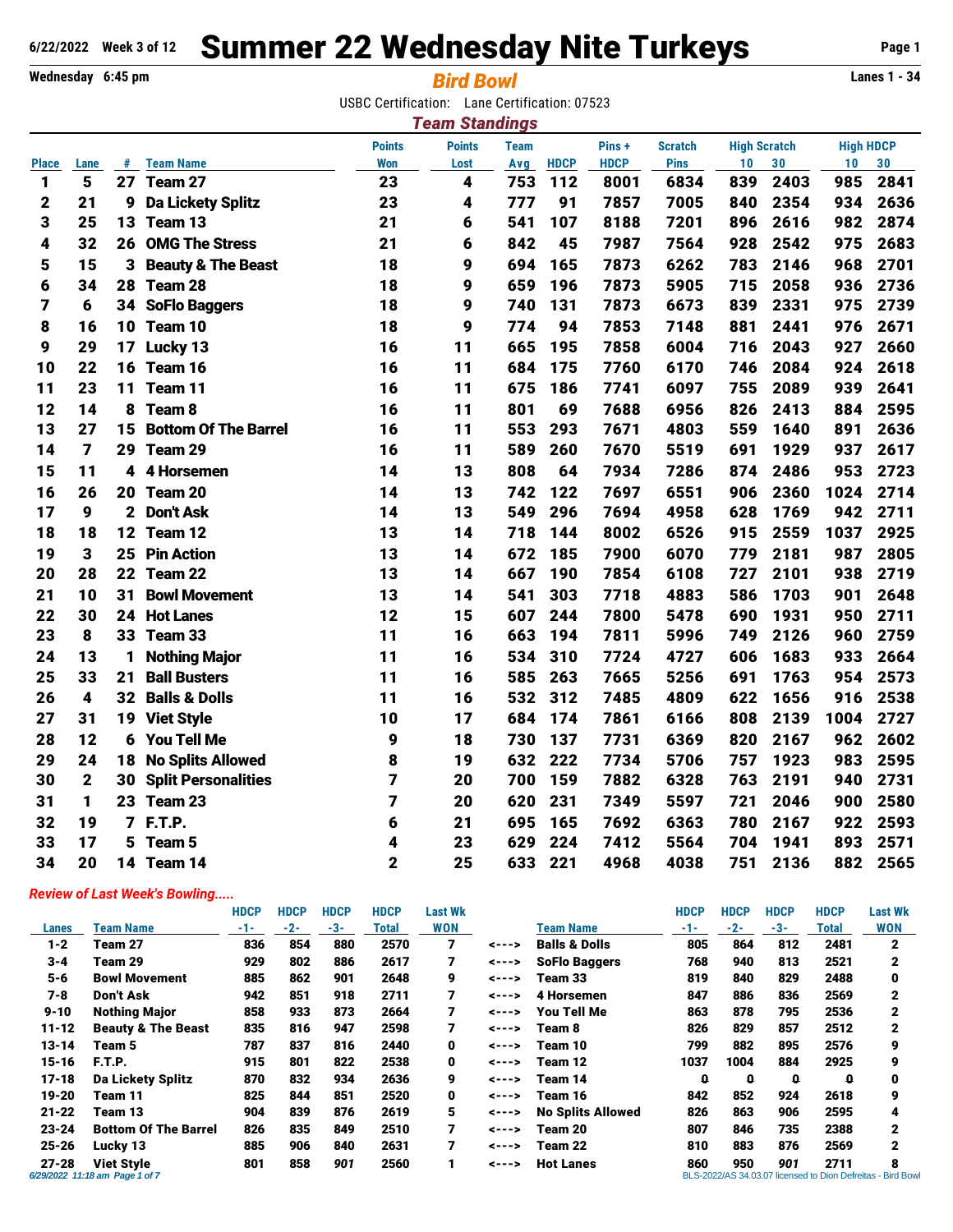| <b>HDCP</b><br><b>HDCP</b><br><b>HDCP</b><br><b>HDCP</b><br><b>Last Wk</b><br><b>HDCP</b><br><b>HDCP</b><br><b>HDCP</b><br><b>HDCP</b><br><b>Last Wk</b><br>$-2-$<br>$-3-$<br><b>WON</b><br><b>Team Name</b><br>$-2-$<br>$-3-$<br><b>WON</b><br><b>Team Name</b><br>-1-<br><b>Total</b><br>-1-<br><b>Total</b><br>Lanes<br><b>Ball Busters</b><br>774<br>954<br>2546<br><b>OMG The Stress</b><br>7<br>29-30<br>818<br>$\mathbf{2}$<br>871<br>925<br>862<br>2658<br>$- - -$<br>Team 28<br>31-32<br>Team 23<br>858<br>900<br>761<br>2519<br>0<br>925<br>936<br>875<br>2736<br>9<br><---><br>7<br><b>Pin Action</b><br>858<br>33-34<br>902<br>916<br>987<br>2805<br><b>Split Personalities</b><br>921<br>799<br>2578<br>$\mathbf{2}$<br><---><br><b>Lane Assignments</b><br>$1 - 2$<br>7-8 9-10 11-12 13-14 15-16 17-18<br>$3 - 4$<br>$5 - 6$<br>$23 - 30$<br>25-32 27-34 29-33<br>$2 - 31$<br>$4 - 6$<br>$1 - 8$<br>$3 - 10$<br>$5 - 12$<br>Wk04 06/29<br><u>19-20 21-22 23-24 25-26 27-28 29-30 31-32 33-34</u><br>9-16 11-18 13-20 15-22 17-24 19-26 21-28<br>$7 - 14$<br>Wk04 06/29<br><b>Last Week's Top Scores</b><br><b>Scratch Game</b><br>915 Team 12<br>878 OMG The Stress<br>850<br>Team 10<br><b>Scratch Series</b><br>2559<br>Team 12<br><b>OMG The Stress</b><br>2517<br>2441<br>Team 10<br><b>Ball Busters</b><br><b>Handicap Game</b><br>1037<br>Team 12<br>987<br><b>Pin Action</b><br>954<br><b>Handicap Series</b><br>2925<br>Team 12<br>2805<br><b>Pin Action</b><br>2736<br>Team 28<br><b>Scratch Game</b><br>300<br><b>Coqui Mariscal</b><br>279<br><b>Chris Best</b><br>268<br><b>James Ramnanan</b><br>Men<br><b>Robert Frank</b><br><b>Scratch Series</b><br>727<br><b>Nathanael Reina</b><br>725<br><b>Coqui Mariscal</b><br>718<br><b>Scratch Game</b><br><b>Erin Salinetro</b><br><b>Caitlin Graham</b><br><b>Women</b><br>229<br>217<br>210<br>Jasmin Regalado<br><b>Caitlin Graham</b><br><b>Erin Salinetro</b><br><b>Scratch Series</b><br>Jasmin Regalado<br>591<br>622<br>597<br><b>Season High Scores</b><br><b>OMG The Stress</b><br><b>Scratch Game</b><br>928<br>915 Team 12<br>906<br>Team 20<br>Team 13<br>2559 Team 12<br><b>OMG The Stress</b><br><b>Scratch Series</b><br>2616<br>2542<br>1024 Team 20<br><b>Handicap Game</b><br>1037<br>Team 12<br>1004<br><b>Viet Style</b><br>2925<br>Team 12<br>2874 Team 13<br>Team 27<br><b>Handicap Series</b><br>2841<br>Bowlers must have a minimum of 12 games (before bowling) to be listed for high handicap game and series.<br><b>Scratch Game</b><br>279 John Hevia<br><b>Fernando Guadalupe</b><br>300 Coqui Mariscal<br>Men<br>279.<br>279<br><b>Chris Best</b><br><b>Scratch Series</b><br><b>Fernando Guadalupe</b><br><b>Robert Frank</b><br><b>Coqui Mariscal</b><br>725<br>749.<br>727<br><b>Caitlin Graham</b><br>229<br><b>Erin Salinetro</b><br><b>Women</b><br><b>Scratch Game</b><br>Jasmin Regalado<br>253<br>267<br><b>Caitlin Graham</b><br><b>Erin Salinetro</b><br><b>Scratch Series</b><br>644<br>631<br>622<br>Jasmin Regalado<br><b>Team Rosters</b><br><b>HDCP</b><br><b>Bowling</b><br><b>To Raise</b><br><b>To Drop</b><br><b>Avg HDCP</b><br>ID#<br><b>Hand</b><br><b>Pins Gms</b><br><b>Name</b><br>$Avg +1$<br>Avg -1<br>$-1$ $-2$ $-3$ $-3$<br><b>Total</b><br><b>Total</b><br>1 - Nothing Major<br>115<br>677<br>15<br><b>Alejandro Lopez</b><br>94<br>1041<br>9<br>351<br>338<br>126<br>141 113 380<br>16<br>87<br>368<br><b>Christian Smith</b><br>123<br>984<br>380<br>a105<br>144<br>146<br>395<br>677<br>8<br>87<br>120<br>123<br>394<br><b>Kelly McKechnie</b><br>123<br>742<br>374<br>364<br>105<br>348<br>588<br>6<br>395<br><b>Christopher McKechnie</b><br>173<br>42<br>1042<br>524<br>514<br>180<br>198 182 560<br>722<br>6<br>2 - Don't Ask<br>329<br>153<br>1385<br>450<br>694<br><b>Peggy Guest</b><br>60<br>9<br>463<br>187<br>146<br>166<br>499<br>928<br>103<br>125<br>22<br><b>Jonathon Flachner</b><br>103<br>105<br>320<br>307<br>97<br>325<br>649<br>9<br>21<br>139<br>1256<br>424<br>411<br>148<br>140<br>687<br><b>Claire Holt</b><br>72<br>9<br>165<br>453<br>23<br>59<br><b>Brad Holt</b><br>154<br>1389<br>471<br>458<br>190<br>126<br>176 492<br>9<br>681<br>3 - Beauty & The Beast<br>9<br><b>Natalie Viton</b><br>139<br>72<br>1257<br>410<br>149<br>9<br>423<br>139<br>127<br>415<br>631<br>150<br>10<br>185<br>31<br>1668<br>564<br>551<br>206<br>214 570<br>669<br><b>Bert Delgado</b><br>9<br>105<br>D.J. Goldstein<br>178<br>37<br>1602<br>546<br>533<br>161<br>160<br>237<br>558<br>681<br>9<br>12<br>25<br>190<br>192<br>1735<br>9<br>581<br>568<br>162<br>202 554<br>617<br><b>Ernie Roque</b><br>4 - 4 Horsemen<br>27<br><b>Edward Panetta</b><br>27<br>1712<br>567<br>190<br>9<br>580<br>182<br>200 211<br>593<br>683<br>369<br><b>Nathanael Reina</b><br>210<br>9<br>1893<br>639<br>626<br>256<br>231<br>718<br>9<br>231<br>784<br>204<br>175<br>340<br><b>Guillermo Garcia</b><br>203<br>15<br>1828<br>620<br>607<br>164<br>543<br>558<br>9<br>31<br>John Biddle<br>205<br>13<br>1853<br>9<br>619<br>606<br>212<br>168 161<br>541<br>544 | 6/22/2022 Week 3 of 12 |  |  | <b>Summer 22 Wednesday Nite Turkeys</b> |  |  |  |  |  |  |  |  | Page 2 |
|------------------------------------------------------------------------------------------------------------------------------------------------------------------------------------------------------------------------------------------------------------------------------------------------------------------------------------------------------------------------------------------------------------------------------------------------------------------------------------------------------------------------------------------------------------------------------------------------------------------------------------------------------------------------------------------------------------------------------------------------------------------------------------------------------------------------------------------------------------------------------------------------------------------------------------------------------------------------------------------------------------------------------------------------------------------------------------------------------------------------------------------------------------------------------------------------------------------------------------------------------------------------------------------------------------------------------------------------------------------------------------------------------------------------------------------------------------------------------------------------------------------------------------------------------------------------------------------------------------------------------------------------------------------------------------------------------------------------------------------------------------------------------------------------------------------------------------------------------------------------------------------------------------------------------------------------------------------------------------------------------------------------------------------------------------------------------------------------------------------------------------------------------------------------------------------------------------------------------------------------------------------------------------------------------------------------------------------------------------------------------------------------------------------------------------------------------------------------------------------------------------------------------------------------------------------------------------------------------------------------------------------------------------------------------------------------------------------------------------------------------------------------------------------------------------------------------------------------------------------------------------------------------------------------------------------------------------------------------------------------------------------------------------------------------------------------------------------------------------------------------------------------------------------------------------------------------------------------------------------------------------------------------------------------------------------------------------------------------------------------------------------------------------------------------------------------------------------------------------------------------------------------------------------------------------------------------------------------------------------------------------------------------------------------------------------------------------------------------------------------------------------------------------------------------------------------------------------------------------------------------------------------------------------------------------------------------------------------------------------------------------------------------------------------------------------------------------------------------------------------------------------------------------------------------------------------------------------------------------------------------------------------------------------------------------------------------------------------------------------------------------------------------------------------------------------------------------------------------------------------------------------------------------------------------------------------------------------------------------------------------------------------------------------------------------------------------------------------------------------------------------------------------------------------------------------------------------------------------------------------------------------------------------------------------------------------------------------------------------------------------------------------------------------------------------------------------------------------------|------------------------|--|--|-----------------------------------------|--|--|--|--|--|--|--|--|--------|
|                                                                                                                                                                                                                                                                                                                                                                                                                                                                                                                                                                                                                                                                                                                                                                                                                                                                                                                                                                                                                                                                                                                                                                                                                                                                                                                                                                                                                                                                                                                                                                                                                                                                                                                                                                                                                                                                                                                                                                                                                                                                                                                                                                                                                                                                                                                                                                                                                                                                                                                                                                                                                                                                                                                                                                                                                                                                                                                                                                                                                                                                                                                                                                                                                                                                                                                                                                                                                                                                                                                                                                                                                                                                                                                                                                                                                                                                                                                                                                                                                                                                                                                                                                                                                                                                                                                                                                                                                                                                                                                                                                                                                                                                                                                                                                                                                                                                                                                                                                                                                                                                                                      |                        |  |  |                                         |  |  |  |  |  |  |  |  |        |
|                                                                                                                                                                                                                                                                                                                                                                                                                                                                                                                                                                                                                                                                                                                                                                                                                                                                                                                                                                                                                                                                                                                                                                                                                                                                                                                                                                                                                                                                                                                                                                                                                                                                                                                                                                                                                                                                                                                                                                                                                                                                                                                                                                                                                                                                                                                                                                                                                                                                                                                                                                                                                                                                                                                                                                                                                                                                                                                                                                                                                                                                                                                                                                                                                                                                                                                                                                                                                                                                                                                                                                                                                                                                                                                                                                                                                                                                                                                                                                                                                                                                                                                                                                                                                                                                                                                                                                                                                                                                                                                                                                                                                                                                                                                                                                                                                                                                                                                                                                                                                                                                                                      |                        |  |  |                                         |  |  |  |  |  |  |  |  |        |
|                                                                                                                                                                                                                                                                                                                                                                                                                                                                                                                                                                                                                                                                                                                                                                                                                                                                                                                                                                                                                                                                                                                                                                                                                                                                                                                                                                                                                                                                                                                                                                                                                                                                                                                                                                                                                                                                                                                                                                                                                                                                                                                                                                                                                                                                                                                                                                                                                                                                                                                                                                                                                                                                                                                                                                                                                                                                                                                                                                                                                                                                                                                                                                                                                                                                                                                                                                                                                                                                                                                                                                                                                                                                                                                                                                                                                                                                                                                                                                                                                                                                                                                                                                                                                                                                                                                                                                                                                                                                                                                                                                                                                                                                                                                                                                                                                                                                                                                                                                                                                                                                                                      |                        |  |  |                                         |  |  |  |  |  |  |  |  |        |
|                                                                                                                                                                                                                                                                                                                                                                                                                                                                                                                                                                                                                                                                                                                                                                                                                                                                                                                                                                                                                                                                                                                                                                                                                                                                                                                                                                                                                                                                                                                                                                                                                                                                                                                                                                                                                                                                                                                                                                                                                                                                                                                                                                                                                                                                                                                                                                                                                                                                                                                                                                                                                                                                                                                                                                                                                                                                                                                                                                                                                                                                                                                                                                                                                                                                                                                                                                                                                                                                                                                                                                                                                                                                                                                                                                                                                                                                                                                                                                                                                                                                                                                                                                                                                                                                                                                                                                                                                                                                                                                                                                                                                                                                                                                                                                                                                                                                                                                                                                                                                                                                                                      |                        |  |  |                                         |  |  |  |  |  |  |  |  |        |
|                                                                                                                                                                                                                                                                                                                                                                                                                                                                                                                                                                                                                                                                                                                                                                                                                                                                                                                                                                                                                                                                                                                                                                                                                                                                                                                                                                                                                                                                                                                                                                                                                                                                                                                                                                                                                                                                                                                                                                                                                                                                                                                                                                                                                                                                                                                                                                                                                                                                                                                                                                                                                                                                                                                                                                                                                                                                                                                                                                                                                                                                                                                                                                                                                                                                                                                                                                                                                                                                                                                                                                                                                                                                                                                                                                                                                                                                                                                                                                                                                                                                                                                                                                                                                                                                                                                                                                                                                                                                                                                                                                                                                                                                                                                                                                                                                                                                                                                                                                                                                                                                                                      |                        |  |  |                                         |  |  |  |  |  |  |  |  |        |
|                                                                                                                                                                                                                                                                                                                                                                                                                                                                                                                                                                                                                                                                                                                                                                                                                                                                                                                                                                                                                                                                                                                                                                                                                                                                                                                                                                                                                                                                                                                                                                                                                                                                                                                                                                                                                                                                                                                                                                                                                                                                                                                                                                                                                                                                                                                                                                                                                                                                                                                                                                                                                                                                                                                                                                                                                                                                                                                                                                                                                                                                                                                                                                                                                                                                                                                                                                                                                                                                                                                                                                                                                                                                                                                                                                                                                                                                                                                                                                                                                                                                                                                                                                                                                                                                                                                                                                                                                                                                                                                                                                                                                                                                                                                                                                                                                                                                                                                                                                                                                                                                                                      |                        |  |  |                                         |  |  |  |  |  |  |  |  |        |
|                                                                                                                                                                                                                                                                                                                                                                                                                                                                                                                                                                                                                                                                                                                                                                                                                                                                                                                                                                                                                                                                                                                                                                                                                                                                                                                                                                                                                                                                                                                                                                                                                                                                                                                                                                                                                                                                                                                                                                                                                                                                                                                                                                                                                                                                                                                                                                                                                                                                                                                                                                                                                                                                                                                                                                                                                                                                                                                                                                                                                                                                                                                                                                                                                                                                                                                                                                                                                                                                                                                                                                                                                                                                                                                                                                                                                                                                                                                                                                                                                                                                                                                                                                                                                                                                                                                                                                                                                                                                                                                                                                                                                                                                                                                                                                                                                                                                                                                                                                                                                                                                                                      |                        |  |  |                                         |  |  |  |  |  |  |  |  |        |
|                                                                                                                                                                                                                                                                                                                                                                                                                                                                                                                                                                                                                                                                                                                                                                                                                                                                                                                                                                                                                                                                                                                                                                                                                                                                                                                                                                                                                                                                                                                                                                                                                                                                                                                                                                                                                                                                                                                                                                                                                                                                                                                                                                                                                                                                                                                                                                                                                                                                                                                                                                                                                                                                                                                                                                                                                                                                                                                                                                                                                                                                                                                                                                                                                                                                                                                                                                                                                                                                                                                                                                                                                                                                                                                                                                                                                                                                                                                                                                                                                                                                                                                                                                                                                                                                                                                                                                                                                                                                                                                                                                                                                                                                                                                                                                                                                                                                                                                                                                                                                                                                                                      |                        |  |  |                                         |  |  |  |  |  |  |  |  |        |
|                                                                                                                                                                                                                                                                                                                                                                                                                                                                                                                                                                                                                                                                                                                                                                                                                                                                                                                                                                                                                                                                                                                                                                                                                                                                                                                                                                                                                                                                                                                                                                                                                                                                                                                                                                                                                                                                                                                                                                                                                                                                                                                                                                                                                                                                                                                                                                                                                                                                                                                                                                                                                                                                                                                                                                                                                                                                                                                                                                                                                                                                                                                                                                                                                                                                                                                                                                                                                                                                                                                                                                                                                                                                                                                                                                                                                                                                                                                                                                                                                                                                                                                                                                                                                                                                                                                                                                                                                                                                                                                                                                                                                                                                                                                                                                                                                                                                                                                                                                                                                                                                                                      |                        |  |  |                                         |  |  |  |  |  |  |  |  |        |
|                                                                                                                                                                                                                                                                                                                                                                                                                                                                                                                                                                                                                                                                                                                                                                                                                                                                                                                                                                                                                                                                                                                                                                                                                                                                                                                                                                                                                                                                                                                                                                                                                                                                                                                                                                                                                                                                                                                                                                                                                                                                                                                                                                                                                                                                                                                                                                                                                                                                                                                                                                                                                                                                                                                                                                                                                                                                                                                                                                                                                                                                                                                                                                                                                                                                                                                                                                                                                                                                                                                                                                                                                                                                                                                                                                                                                                                                                                                                                                                                                                                                                                                                                                                                                                                                                                                                                                                                                                                                                                                                                                                                                                                                                                                                                                                                                                                                                                                                                                                                                                                                                                      |                        |  |  |                                         |  |  |  |  |  |  |  |  |        |
|                                                                                                                                                                                                                                                                                                                                                                                                                                                                                                                                                                                                                                                                                                                                                                                                                                                                                                                                                                                                                                                                                                                                                                                                                                                                                                                                                                                                                                                                                                                                                                                                                                                                                                                                                                                                                                                                                                                                                                                                                                                                                                                                                                                                                                                                                                                                                                                                                                                                                                                                                                                                                                                                                                                                                                                                                                                                                                                                                                                                                                                                                                                                                                                                                                                                                                                                                                                                                                                                                                                                                                                                                                                                                                                                                                                                                                                                                                                                                                                                                                                                                                                                                                                                                                                                                                                                                                                                                                                                                                                                                                                                                                                                                                                                                                                                                                                                                                                                                                                                                                                                                                      |                        |  |  |                                         |  |  |  |  |  |  |  |  |        |
|                                                                                                                                                                                                                                                                                                                                                                                                                                                                                                                                                                                                                                                                                                                                                                                                                                                                                                                                                                                                                                                                                                                                                                                                                                                                                                                                                                                                                                                                                                                                                                                                                                                                                                                                                                                                                                                                                                                                                                                                                                                                                                                                                                                                                                                                                                                                                                                                                                                                                                                                                                                                                                                                                                                                                                                                                                                                                                                                                                                                                                                                                                                                                                                                                                                                                                                                                                                                                                                                                                                                                                                                                                                                                                                                                                                                                                                                                                                                                                                                                                                                                                                                                                                                                                                                                                                                                                                                                                                                                                                                                                                                                                                                                                                                                                                                                                                                                                                                                                                                                                                                                                      |                        |  |  |                                         |  |  |  |  |  |  |  |  |        |
|                                                                                                                                                                                                                                                                                                                                                                                                                                                                                                                                                                                                                                                                                                                                                                                                                                                                                                                                                                                                                                                                                                                                                                                                                                                                                                                                                                                                                                                                                                                                                                                                                                                                                                                                                                                                                                                                                                                                                                                                                                                                                                                                                                                                                                                                                                                                                                                                                                                                                                                                                                                                                                                                                                                                                                                                                                                                                                                                                                                                                                                                                                                                                                                                                                                                                                                                                                                                                                                                                                                                                                                                                                                                                                                                                                                                                                                                                                                                                                                                                                                                                                                                                                                                                                                                                                                                                                                                                                                                                                                                                                                                                                                                                                                                                                                                                                                                                                                                                                                                                                                                                                      |                        |  |  |                                         |  |  |  |  |  |  |  |  |        |
|                                                                                                                                                                                                                                                                                                                                                                                                                                                                                                                                                                                                                                                                                                                                                                                                                                                                                                                                                                                                                                                                                                                                                                                                                                                                                                                                                                                                                                                                                                                                                                                                                                                                                                                                                                                                                                                                                                                                                                                                                                                                                                                                                                                                                                                                                                                                                                                                                                                                                                                                                                                                                                                                                                                                                                                                                                                                                                                                                                                                                                                                                                                                                                                                                                                                                                                                                                                                                                                                                                                                                                                                                                                                                                                                                                                                                                                                                                                                                                                                                                                                                                                                                                                                                                                                                                                                                                                                                                                                                                                                                                                                                                                                                                                                                                                                                                                                                                                                                                                                                                                                                                      |                        |  |  |                                         |  |  |  |  |  |  |  |  |        |
|                                                                                                                                                                                                                                                                                                                                                                                                                                                                                                                                                                                                                                                                                                                                                                                                                                                                                                                                                                                                                                                                                                                                                                                                                                                                                                                                                                                                                                                                                                                                                                                                                                                                                                                                                                                                                                                                                                                                                                                                                                                                                                                                                                                                                                                                                                                                                                                                                                                                                                                                                                                                                                                                                                                                                                                                                                                                                                                                                                                                                                                                                                                                                                                                                                                                                                                                                                                                                                                                                                                                                                                                                                                                                                                                                                                                                                                                                                                                                                                                                                                                                                                                                                                                                                                                                                                                                                                                                                                                                                                                                                                                                                                                                                                                                                                                                                                                                                                                                                                                                                                                                                      |                        |  |  |                                         |  |  |  |  |  |  |  |  |        |
|                                                                                                                                                                                                                                                                                                                                                                                                                                                                                                                                                                                                                                                                                                                                                                                                                                                                                                                                                                                                                                                                                                                                                                                                                                                                                                                                                                                                                                                                                                                                                                                                                                                                                                                                                                                                                                                                                                                                                                                                                                                                                                                                                                                                                                                                                                                                                                                                                                                                                                                                                                                                                                                                                                                                                                                                                                                                                                                                                                                                                                                                                                                                                                                                                                                                                                                                                                                                                                                                                                                                                                                                                                                                                                                                                                                                                                                                                                                                                                                                                                                                                                                                                                                                                                                                                                                                                                                                                                                                                                                                                                                                                                                                                                                                                                                                                                                                                                                                                                                                                                                                                                      |                        |  |  |                                         |  |  |  |  |  |  |  |  |        |
|                                                                                                                                                                                                                                                                                                                                                                                                                                                                                                                                                                                                                                                                                                                                                                                                                                                                                                                                                                                                                                                                                                                                                                                                                                                                                                                                                                                                                                                                                                                                                                                                                                                                                                                                                                                                                                                                                                                                                                                                                                                                                                                                                                                                                                                                                                                                                                                                                                                                                                                                                                                                                                                                                                                                                                                                                                                                                                                                                                                                                                                                                                                                                                                                                                                                                                                                                                                                                                                                                                                                                                                                                                                                                                                                                                                                                                                                                                                                                                                                                                                                                                                                                                                                                                                                                                                                                                                                                                                                                                                                                                                                                                                                                                                                                                                                                                                                                                                                                                                                                                                                                                      |                        |  |  |                                         |  |  |  |  |  |  |  |  |        |
|                                                                                                                                                                                                                                                                                                                                                                                                                                                                                                                                                                                                                                                                                                                                                                                                                                                                                                                                                                                                                                                                                                                                                                                                                                                                                                                                                                                                                                                                                                                                                                                                                                                                                                                                                                                                                                                                                                                                                                                                                                                                                                                                                                                                                                                                                                                                                                                                                                                                                                                                                                                                                                                                                                                                                                                                                                                                                                                                                                                                                                                                                                                                                                                                                                                                                                                                                                                                                                                                                                                                                                                                                                                                                                                                                                                                                                                                                                                                                                                                                                                                                                                                                                                                                                                                                                                                                                                                                                                                                                                                                                                                                                                                                                                                                                                                                                                                                                                                                                                                                                                                                                      |                        |  |  |                                         |  |  |  |  |  |  |  |  |        |
|                                                                                                                                                                                                                                                                                                                                                                                                                                                                                                                                                                                                                                                                                                                                                                                                                                                                                                                                                                                                                                                                                                                                                                                                                                                                                                                                                                                                                                                                                                                                                                                                                                                                                                                                                                                                                                                                                                                                                                                                                                                                                                                                                                                                                                                                                                                                                                                                                                                                                                                                                                                                                                                                                                                                                                                                                                                                                                                                                                                                                                                                                                                                                                                                                                                                                                                                                                                                                                                                                                                                                                                                                                                                                                                                                                                                                                                                                                                                                                                                                                                                                                                                                                                                                                                                                                                                                                                                                                                                                                                                                                                                                                                                                                                                                                                                                                                                                                                                                                                                                                                                                                      |                        |  |  |                                         |  |  |  |  |  |  |  |  |        |
|                                                                                                                                                                                                                                                                                                                                                                                                                                                                                                                                                                                                                                                                                                                                                                                                                                                                                                                                                                                                                                                                                                                                                                                                                                                                                                                                                                                                                                                                                                                                                                                                                                                                                                                                                                                                                                                                                                                                                                                                                                                                                                                                                                                                                                                                                                                                                                                                                                                                                                                                                                                                                                                                                                                                                                                                                                                                                                                                                                                                                                                                                                                                                                                                                                                                                                                                                                                                                                                                                                                                                                                                                                                                                                                                                                                                                                                                                                                                                                                                                                                                                                                                                                                                                                                                                                                                                                                                                                                                                                                                                                                                                                                                                                                                                                                                                                                                                                                                                                                                                                                                                                      |                        |  |  |                                         |  |  |  |  |  |  |  |  |        |
|                                                                                                                                                                                                                                                                                                                                                                                                                                                                                                                                                                                                                                                                                                                                                                                                                                                                                                                                                                                                                                                                                                                                                                                                                                                                                                                                                                                                                                                                                                                                                                                                                                                                                                                                                                                                                                                                                                                                                                                                                                                                                                                                                                                                                                                                                                                                                                                                                                                                                                                                                                                                                                                                                                                                                                                                                                                                                                                                                                                                                                                                                                                                                                                                                                                                                                                                                                                                                                                                                                                                                                                                                                                                                                                                                                                                                                                                                                                                                                                                                                                                                                                                                                                                                                                                                                                                                                                                                                                                                                                                                                                                                                                                                                                                                                                                                                                                                                                                                                                                                                                                                                      |                        |  |  |                                         |  |  |  |  |  |  |  |  |        |
|                                                                                                                                                                                                                                                                                                                                                                                                                                                                                                                                                                                                                                                                                                                                                                                                                                                                                                                                                                                                                                                                                                                                                                                                                                                                                                                                                                                                                                                                                                                                                                                                                                                                                                                                                                                                                                                                                                                                                                                                                                                                                                                                                                                                                                                                                                                                                                                                                                                                                                                                                                                                                                                                                                                                                                                                                                                                                                                                                                                                                                                                                                                                                                                                                                                                                                                                                                                                                                                                                                                                                                                                                                                                                                                                                                                                                                                                                                                                                                                                                                                                                                                                                                                                                                                                                                                                                                                                                                                                                                                                                                                                                                                                                                                                                                                                                                                                                                                                                                                                                                                                                                      |                        |  |  |                                         |  |  |  |  |  |  |  |  |        |
|                                                                                                                                                                                                                                                                                                                                                                                                                                                                                                                                                                                                                                                                                                                                                                                                                                                                                                                                                                                                                                                                                                                                                                                                                                                                                                                                                                                                                                                                                                                                                                                                                                                                                                                                                                                                                                                                                                                                                                                                                                                                                                                                                                                                                                                                                                                                                                                                                                                                                                                                                                                                                                                                                                                                                                                                                                                                                                                                                                                                                                                                                                                                                                                                                                                                                                                                                                                                                                                                                                                                                                                                                                                                                                                                                                                                                                                                                                                                                                                                                                                                                                                                                                                                                                                                                                                                                                                                                                                                                                                                                                                                                                                                                                                                                                                                                                                                                                                                                                                                                                                                                                      |                        |  |  |                                         |  |  |  |  |  |  |  |  |        |
|                                                                                                                                                                                                                                                                                                                                                                                                                                                                                                                                                                                                                                                                                                                                                                                                                                                                                                                                                                                                                                                                                                                                                                                                                                                                                                                                                                                                                                                                                                                                                                                                                                                                                                                                                                                                                                                                                                                                                                                                                                                                                                                                                                                                                                                                                                                                                                                                                                                                                                                                                                                                                                                                                                                                                                                                                                                                                                                                                                                                                                                                                                                                                                                                                                                                                                                                                                                                                                                                                                                                                                                                                                                                                                                                                                                                                                                                                                                                                                                                                                                                                                                                                                                                                                                                                                                                                                                                                                                                                                                                                                                                                                                                                                                                                                                                                                                                                                                                                                                                                                                                                                      |                        |  |  |                                         |  |  |  |  |  |  |  |  |        |
|                                                                                                                                                                                                                                                                                                                                                                                                                                                                                                                                                                                                                                                                                                                                                                                                                                                                                                                                                                                                                                                                                                                                                                                                                                                                                                                                                                                                                                                                                                                                                                                                                                                                                                                                                                                                                                                                                                                                                                                                                                                                                                                                                                                                                                                                                                                                                                                                                                                                                                                                                                                                                                                                                                                                                                                                                                                                                                                                                                                                                                                                                                                                                                                                                                                                                                                                                                                                                                                                                                                                                                                                                                                                                                                                                                                                                                                                                                                                                                                                                                                                                                                                                                                                                                                                                                                                                                                                                                                                                                                                                                                                                                                                                                                                                                                                                                                                                                                                                                                                                                                                                                      |                        |  |  |                                         |  |  |  |  |  |  |  |  |        |
|                                                                                                                                                                                                                                                                                                                                                                                                                                                                                                                                                                                                                                                                                                                                                                                                                                                                                                                                                                                                                                                                                                                                                                                                                                                                                                                                                                                                                                                                                                                                                                                                                                                                                                                                                                                                                                                                                                                                                                                                                                                                                                                                                                                                                                                                                                                                                                                                                                                                                                                                                                                                                                                                                                                                                                                                                                                                                                                                                                                                                                                                                                                                                                                                                                                                                                                                                                                                                                                                                                                                                                                                                                                                                                                                                                                                                                                                                                                                                                                                                                                                                                                                                                                                                                                                                                                                                                                                                                                                                                                                                                                                                                                                                                                                                                                                                                                                                                                                                                                                                                                                                                      |                        |  |  |                                         |  |  |  |  |  |  |  |  |        |
|                                                                                                                                                                                                                                                                                                                                                                                                                                                                                                                                                                                                                                                                                                                                                                                                                                                                                                                                                                                                                                                                                                                                                                                                                                                                                                                                                                                                                                                                                                                                                                                                                                                                                                                                                                                                                                                                                                                                                                                                                                                                                                                                                                                                                                                                                                                                                                                                                                                                                                                                                                                                                                                                                                                                                                                                                                                                                                                                                                                                                                                                                                                                                                                                                                                                                                                                                                                                                                                                                                                                                                                                                                                                                                                                                                                                                                                                                                                                                                                                                                                                                                                                                                                                                                                                                                                                                                                                                                                                                                                                                                                                                                                                                                                                                                                                                                                                                                                                                                                                                                                                                                      |                        |  |  |                                         |  |  |  |  |  |  |  |  |        |
|                                                                                                                                                                                                                                                                                                                                                                                                                                                                                                                                                                                                                                                                                                                                                                                                                                                                                                                                                                                                                                                                                                                                                                                                                                                                                                                                                                                                                                                                                                                                                                                                                                                                                                                                                                                                                                                                                                                                                                                                                                                                                                                                                                                                                                                                                                                                                                                                                                                                                                                                                                                                                                                                                                                                                                                                                                                                                                                                                                                                                                                                                                                                                                                                                                                                                                                                                                                                                                                                                                                                                                                                                                                                                                                                                                                                                                                                                                                                                                                                                                                                                                                                                                                                                                                                                                                                                                                                                                                                                                                                                                                                                                                                                                                                                                                                                                                                                                                                                                                                                                                                                                      |                        |  |  |                                         |  |  |  |  |  |  |  |  |        |
|                                                                                                                                                                                                                                                                                                                                                                                                                                                                                                                                                                                                                                                                                                                                                                                                                                                                                                                                                                                                                                                                                                                                                                                                                                                                                                                                                                                                                                                                                                                                                                                                                                                                                                                                                                                                                                                                                                                                                                                                                                                                                                                                                                                                                                                                                                                                                                                                                                                                                                                                                                                                                                                                                                                                                                                                                                                                                                                                                                                                                                                                                                                                                                                                                                                                                                                                                                                                                                                                                                                                                                                                                                                                                                                                                                                                                                                                                                                                                                                                                                                                                                                                                                                                                                                                                                                                                                                                                                                                                                                                                                                                                                                                                                                                                                                                                                                                                                                                                                                                                                                                                                      |                        |  |  |                                         |  |  |  |  |  |  |  |  |        |
|                                                                                                                                                                                                                                                                                                                                                                                                                                                                                                                                                                                                                                                                                                                                                                                                                                                                                                                                                                                                                                                                                                                                                                                                                                                                                                                                                                                                                                                                                                                                                                                                                                                                                                                                                                                                                                                                                                                                                                                                                                                                                                                                                                                                                                                                                                                                                                                                                                                                                                                                                                                                                                                                                                                                                                                                                                                                                                                                                                                                                                                                                                                                                                                                                                                                                                                                                                                                                                                                                                                                                                                                                                                                                                                                                                                                                                                                                                                                                                                                                                                                                                                                                                                                                                                                                                                                                                                                                                                                                                                                                                                                                                                                                                                                                                                                                                                                                                                                                                                                                                                                                                      |                        |  |  |                                         |  |  |  |  |  |  |  |  |        |
|                                                                                                                                                                                                                                                                                                                                                                                                                                                                                                                                                                                                                                                                                                                                                                                                                                                                                                                                                                                                                                                                                                                                                                                                                                                                                                                                                                                                                                                                                                                                                                                                                                                                                                                                                                                                                                                                                                                                                                                                                                                                                                                                                                                                                                                                                                                                                                                                                                                                                                                                                                                                                                                                                                                                                                                                                                                                                                                                                                                                                                                                                                                                                                                                                                                                                                                                                                                                                                                                                                                                                                                                                                                                                                                                                                                                                                                                                                                                                                                                                                                                                                                                                                                                                                                                                                                                                                                                                                                                                                                                                                                                                                                                                                                                                                                                                                                                                                                                                                                                                                                                                                      |                        |  |  |                                         |  |  |  |  |  |  |  |  |        |
|                                                                                                                                                                                                                                                                                                                                                                                                                                                                                                                                                                                                                                                                                                                                                                                                                                                                                                                                                                                                                                                                                                                                                                                                                                                                                                                                                                                                                                                                                                                                                                                                                                                                                                                                                                                                                                                                                                                                                                                                                                                                                                                                                                                                                                                                                                                                                                                                                                                                                                                                                                                                                                                                                                                                                                                                                                                                                                                                                                                                                                                                                                                                                                                                                                                                                                                                                                                                                                                                                                                                                                                                                                                                                                                                                                                                                                                                                                                                                                                                                                                                                                                                                                                                                                                                                                                                                                                                                                                                                                                                                                                                                                                                                                                                                                                                                                                                                                                                                                                                                                                                                                      |                        |  |  |                                         |  |  |  |  |  |  |  |  |        |
|                                                                                                                                                                                                                                                                                                                                                                                                                                                                                                                                                                                                                                                                                                                                                                                                                                                                                                                                                                                                                                                                                                                                                                                                                                                                                                                                                                                                                                                                                                                                                                                                                                                                                                                                                                                                                                                                                                                                                                                                                                                                                                                                                                                                                                                                                                                                                                                                                                                                                                                                                                                                                                                                                                                                                                                                                                                                                                                                                                                                                                                                                                                                                                                                                                                                                                                                                                                                                                                                                                                                                                                                                                                                                                                                                                                                                                                                                                                                                                                                                                                                                                                                                                                                                                                                                                                                                                                                                                                                                                                                                                                                                                                                                                                                                                                                                                                                                                                                                                                                                                                                                                      |                        |  |  |                                         |  |  |  |  |  |  |  |  |        |
|                                                                                                                                                                                                                                                                                                                                                                                                                                                                                                                                                                                                                                                                                                                                                                                                                                                                                                                                                                                                                                                                                                                                                                                                                                                                                                                                                                                                                                                                                                                                                                                                                                                                                                                                                                                                                                                                                                                                                                                                                                                                                                                                                                                                                                                                                                                                                                                                                                                                                                                                                                                                                                                                                                                                                                                                                                                                                                                                                                                                                                                                                                                                                                                                                                                                                                                                                                                                                                                                                                                                                                                                                                                                                                                                                                                                                                                                                                                                                                                                                                                                                                                                                                                                                                                                                                                                                                                                                                                                                                                                                                                                                                                                                                                                                                                                                                                                                                                                                                                                                                                                                                      |                        |  |  |                                         |  |  |  |  |  |  |  |  |        |
|                                                                                                                                                                                                                                                                                                                                                                                                                                                                                                                                                                                                                                                                                                                                                                                                                                                                                                                                                                                                                                                                                                                                                                                                                                                                                                                                                                                                                                                                                                                                                                                                                                                                                                                                                                                                                                                                                                                                                                                                                                                                                                                                                                                                                                                                                                                                                                                                                                                                                                                                                                                                                                                                                                                                                                                                                                                                                                                                                                                                                                                                                                                                                                                                                                                                                                                                                                                                                                                                                                                                                                                                                                                                                                                                                                                                                                                                                                                                                                                                                                                                                                                                                                                                                                                                                                                                                                                                                                                                                                                                                                                                                                                                                                                                                                                                                                                                                                                                                                                                                                                                                                      |                        |  |  |                                         |  |  |  |  |  |  |  |  |        |
|                                                                                                                                                                                                                                                                                                                                                                                                                                                                                                                                                                                                                                                                                                                                                                                                                                                                                                                                                                                                                                                                                                                                                                                                                                                                                                                                                                                                                                                                                                                                                                                                                                                                                                                                                                                                                                                                                                                                                                                                                                                                                                                                                                                                                                                                                                                                                                                                                                                                                                                                                                                                                                                                                                                                                                                                                                                                                                                                                                                                                                                                                                                                                                                                                                                                                                                                                                                                                                                                                                                                                                                                                                                                                                                                                                                                                                                                                                                                                                                                                                                                                                                                                                                                                                                                                                                                                                                                                                                                                                                                                                                                                                                                                                                                                                                                                                                                                                                                                                                                                                                                                                      |                        |  |  |                                         |  |  |  |  |  |  |  |  |        |
|                                                                                                                                                                                                                                                                                                                                                                                                                                                                                                                                                                                                                                                                                                                                                                                                                                                                                                                                                                                                                                                                                                                                                                                                                                                                                                                                                                                                                                                                                                                                                                                                                                                                                                                                                                                                                                                                                                                                                                                                                                                                                                                                                                                                                                                                                                                                                                                                                                                                                                                                                                                                                                                                                                                                                                                                                                                                                                                                                                                                                                                                                                                                                                                                                                                                                                                                                                                                                                                                                                                                                                                                                                                                                                                                                                                                                                                                                                                                                                                                                                                                                                                                                                                                                                                                                                                                                                                                                                                                                                                                                                                                                                                                                                                                                                                                                                                                                                                                                                                                                                                                                                      |                        |  |  |                                         |  |  |  |  |  |  |  |  |        |
|                                                                                                                                                                                                                                                                                                                                                                                                                                                                                                                                                                                                                                                                                                                                                                                                                                                                                                                                                                                                                                                                                                                                                                                                                                                                                                                                                                                                                                                                                                                                                                                                                                                                                                                                                                                                                                                                                                                                                                                                                                                                                                                                                                                                                                                                                                                                                                                                                                                                                                                                                                                                                                                                                                                                                                                                                                                                                                                                                                                                                                                                                                                                                                                                                                                                                                                                                                                                                                                                                                                                                                                                                                                                                                                                                                                                                                                                                                                                                                                                                                                                                                                                                                                                                                                                                                                                                                                                                                                                                                                                                                                                                                                                                                                                                                                                                                                                                                                                                                                                                                                                                                      |                        |  |  |                                         |  |  |  |  |  |  |  |  |        |
|                                                                                                                                                                                                                                                                                                                                                                                                                                                                                                                                                                                                                                                                                                                                                                                                                                                                                                                                                                                                                                                                                                                                                                                                                                                                                                                                                                                                                                                                                                                                                                                                                                                                                                                                                                                                                                                                                                                                                                                                                                                                                                                                                                                                                                                                                                                                                                                                                                                                                                                                                                                                                                                                                                                                                                                                                                                                                                                                                                                                                                                                                                                                                                                                                                                                                                                                                                                                                                                                                                                                                                                                                                                                                                                                                                                                                                                                                                                                                                                                                                                                                                                                                                                                                                                                                                                                                                                                                                                                                                                                                                                                                                                                                                                                                                                                                                                                                                                                                                                                                                                                                                      |                        |  |  |                                         |  |  |  |  |  |  |  |  |        |
|                                                                                                                                                                                                                                                                                                                                                                                                                                                                                                                                                                                                                                                                                                                                                                                                                                                                                                                                                                                                                                                                                                                                                                                                                                                                                                                                                                                                                                                                                                                                                                                                                                                                                                                                                                                                                                                                                                                                                                                                                                                                                                                                                                                                                                                                                                                                                                                                                                                                                                                                                                                                                                                                                                                                                                                                                                                                                                                                                                                                                                                                                                                                                                                                                                                                                                                                                                                                                                                                                                                                                                                                                                                                                                                                                                                                                                                                                                                                                                                                                                                                                                                                                                                                                                                                                                                                                                                                                                                                                                                                                                                                                                                                                                                                                                                                                                                                                                                                                                                                                                                                                                      |                        |  |  |                                         |  |  |  |  |  |  |  |  |        |
|                                                                                                                                                                                                                                                                                                                                                                                                                                                                                                                                                                                                                                                                                                                                                                                                                                                                                                                                                                                                                                                                                                                                                                                                                                                                                                                                                                                                                                                                                                                                                                                                                                                                                                                                                                                                                                                                                                                                                                                                                                                                                                                                                                                                                                                                                                                                                                                                                                                                                                                                                                                                                                                                                                                                                                                                                                                                                                                                                                                                                                                                                                                                                                                                                                                                                                                                                                                                                                                                                                                                                                                                                                                                                                                                                                                                                                                                                                                                                                                                                                                                                                                                                                                                                                                                                                                                                                                                                                                                                                                                                                                                                                                                                                                                                                                                                                                                                                                                                                                                                                                                                                      |                        |  |  |                                         |  |  |  |  |  |  |  |  |        |
|                                                                                                                                                                                                                                                                                                                                                                                                                                                                                                                                                                                                                                                                                                                                                                                                                                                                                                                                                                                                                                                                                                                                                                                                                                                                                                                                                                                                                                                                                                                                                                                                                                                                                                                                                                                                                                                                                                                                                                                                                                                                                                                                                                                                                                                                                                                                                                                                                                                                                                                                                                                                                                                                                                                                                                                                                                                                                                                                                                                                                                                                                                                                                                                                                                                                                                                                                                                                                                                                                                                                                                                                                                                                                                                                                                                                                                                                                                                                                                                                                                                                                                                                                                                                                                                                                                                                                                                                                                                                                                                                                                                                                                                                                                                                                                                                                                                                                                                                                                                                                                                                                                      |                        |  |  |                                         |  |  |  |  |  |  |  |  |        |
|                                                                                                                                                                                                                                                                                                                                                                                                                                                                                                                                                                                                                                                                                                                                                                                                                                                                                                                                                                                                                                                                                                                                                                                                                                                                                                                                                                                                                                                                                                                                                                                                                                                                                                                                                                                                                                                                                                                                                                                                                                                                                                                                                                                                                                                                                                                                                                                                                                                                                                                                                                                                                                                                                                                                                                                                                                                                                                                                                                                                                                                                                                                                                                                                                                                                                                                                                                                                                                                                                                                                                                                                                                                                                                                                                                                                                                                                                                                                                                                                                                                                                                                                                                                                                                                                                                                                                                                                                                                                                                                                                                                                                                                                                                                                                                                                                                                                                                                                                                                                                                                                                                      |                        |  |  |                                         |  |  |  |  |  |  |  |  |        |
|                                                                                                                                                                                                                                                                                                                                                                                                                                                                                                                                                                                                                                                                                                                                                                                                                                                                                                                                                                                                                                                                                                                                                                                                                                                                                                                                                                                                                                                                                                                                                                                                                                                                                                                                                                                                                                                                                                                                                                                                                                                                                                                                                                                                                                                                                                                                                                                                                                                                                                                                                                                                                                                                                                                                                                                                                                                                                                                                                                                                                                                                                                                                                                                                                                                                                                                                                                                                                                                                                                                                                                                                                                                                                                                                                                                                                                                                                                                                                                                                                                                                                                                                                                                                                                                                                                                                                                                                                                                                                                                                                                                                                                                                                                                                                                                                                                                                                                                                                                                                                                                                                                      |                        |  |  |                                         |  |  |  |  |  |  |  |  |        |
|                                                                                                                                                                                                                                                                                                                                                                                                                                                                                                                                                                                                                                                                                                                                                                                                                                                                                                                                                                                                                                                                                                                                                                                                                                                                                                                                                                                                                                                                                                                                                                                                                                                                                                                                                                                                                                                                                                                                                                                                                                                                                                                                                                                                                                                                                                                                                                                                                                                                                                                                                                                                                                                                                                                                                                                                                                                                                                                                                                                                                                                                                                                                                                                                                                                                                                                                                                                                                                                                                                                                                                                                                                                                                                                                                                                                                                                                                                                                                                                                                                                                                                                                                                                                                                                                                                                                                                                                                                                                                                                                                                                                                                                                                                                                                                                                                                                                                                                                                                                                                                                                                                      |                        |  |  |                                         |  |  |  |  |  |  |  |  |        |
|                                                                                                                                                                                                                                                                                                                                                                                                                                                                                                                                                                                                                                                                                                                                                                                                                                                                                                                                                                                                                                                                                                                                                                                                                                                                                                                                                                                                                                                                                                                                                                                                                                                                                                                                                                                                                                                                                                                                                                                                                                                                                                                                                                                                                                                                                                                                                                                                                                                                                                                                                                                                                                                                                                                                                                                                                                                                                                                                                                                                                                                                                                                                                                                                                                                                                                                                                                                                                                                                                                                                                                                                                                                                                                                                                                                                                                                                                                                                                                                                                                                                                                                                                                                                                                                                                                                                                                                                                                                                                                                                                                                                                                                                                                                                                                                                                                                                                                                                                                                                                                                                                                      |                        |  |  |                                         |  |  |  |  |  |  |  |  |        |
|                                                                                                                                                                                                                                                                                                                                                                                                                                                                                                                                                                                                                                                                                                                                                                                                                                                                                                                                                                                                                                                                                                                                                                                                                                                                                                                                                                                                                                                                                                                                                                                                                                                                                                                                                                                                                                                                                                                                                                                                                                                                                                                                                                                                                                                                                                                                                                                                                                                                                                                                                                                                                                                                                                                                                                                                                                                                                                                                                                                                                                                                                                                                                                                                                                                                                                                                                                                                                                                                                                                                                                                                                                                                                                                                                                                                                                                                                                                                                                                                                                                                                                                                                                                                                                                                                                                                                                                                                                                                                                                                                                                                                                                                                                                                                                                                                                                                                                                                                                                                                                                                                                      |                        |  |  |                                         |  |  |  |  |  |  |  |  |        |
|                                                                                                                                                                                                                                                                                                                                                                                                                                                                                                                                                                                                                                                                                                                                                                                                                                                                                                                                                                                                                                                                                                                                                                                                                                                                                                                                                                                                                                                                                                                                                                                                                                                                                                                                                                                                                                                                                                                                                                                                                                                                                                                                                                                                                                                                                                                                                                                                                                                                                                                                                                                                                                                                                                                                                                                                                                                                                                                                                                                                                                                                                                                                                                                                                                                                                                                                                                                                                                                                                                                                                                                                                                                                                                                                                                                                                                                                                                                                                                                                                                                                                                                                                                                                                                                                                                                                                                                                                                                                                                                                                                                                                                                                                                                                                                                                                                                                                                                                                                                                                                                                                                      |                        |  |  |                                         |  |  |  |  |  |  |  |  |        |
|                                                                                                                                                                                                                                                                                                                                                                                                                                                                                                                                                                                                                                                                                                                                                                                                                                                                                                                                                                                                                                                                                                                                                                                                                                                                                                                                                                                                                                                                                                                                                                                                                                                                                                                                                                                                                                                                                                                                                                                                                                                                                                                                                                                                                                                                                                                                                                                                                                                                                                                                                                                                                                                                                                                                                                                                                                                                                                                                                                                                                                                                                                                                                                                                                                                                                                                                                                                                                                                                                                                                                                                                                                                                                                                                                                                                                                                                                                                                                                                                                                                                                                                                                                                                                                                                                                                                                                                                                                                                                                                                                                                                                                                                                                                                                                                                                                                                                                                                                                                                                                                                                                      |                        |  |  |                                         |  |  |  |  |  |  |  |  |        |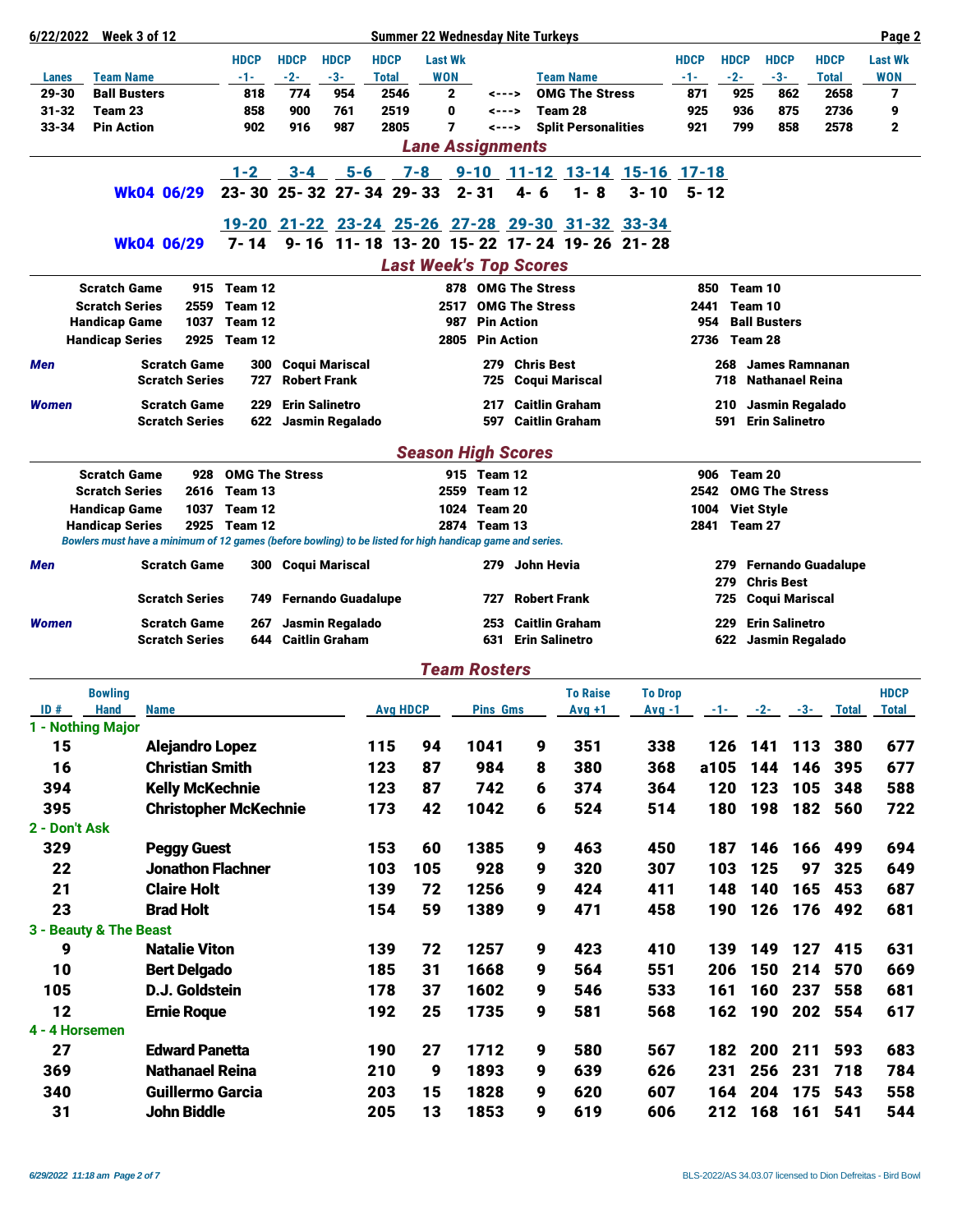| Week 3 of 12<br>6/22/2022 | <b>Summer 22 Wednesday Nite Turkeys</b> |                 |           |                 |              |                 |                |                    |            |             |              |              |
|---------------------------|-----------------------------------------|-----------------|-----------|-----------------|--------------|-----------------|----------------|--------------------|------------|-------------|--------------|--------------|
| <b>Bowling</b>            |                                         |                 |           |                 |              | <b>To Raise</b> | <b>To Drop</b> |                    |            |             |              | <b>HDCP</b>  |
| ID#<br><b>Hand</b>        | <b>Name</b>                             | <b>Avg HDCP</b> |           | <b>Pins Gms</b> |              | $Avg +1$        | $Avg -1$       |                    | $-1 - 2 -$ | $-3-$       | <b>Total</b> | <b>Total</b> |
| 5 - Team 5                |                                         |                 |           |                 |              |                 |                |                    |            |             |              |              |
| 17                        | <b>Sue Reyes</b>                        | 146             | 66        | 879             | 6            | 444             | 434            | 125                | 177        | 152         | 454          | 667          |
| 18                        | <b>Renee Turner</b>                     | 141             | 71        | 1272            | 9            | 432             | 419            | 119                | 119        | 123         | 361          | 547          |
| 20                        | <b>Salvador Reyes</b>                   | 157             | 56        | 1415            | 9            | 481             | 468            | 151                | 149        | 149         | 449          | 608          |
| 19                        | <b>Konrad Donaldson</b>                 | 185             | 31        | 740             | 4            | 562             | 554            | a175 a175 a175     |            |             | 525          | 618          |
| 6 - You Tell Me           |                                         |                 |           |                 |              |                 |                |                    |            |             |              |              |
| 177                       | <b>Robert Best</b>                      | 153             | 60        | 922             | 6            | 464             | 454            |                    |            |             | $\mathbf 0$  | $\bf{0}$     |
| 176                       | <b>Camila Poirrier</b>                  | 161             | 53        | 483             | 3            | 489             | 482            |                    |            |             | 0            | $\mathbf 0$  |
| 3                         | <b>Armando Fernandez</b>                | 193             | 24        | 1163            | 6            | 583             | 573            | 211                | 180        | 188         | 579          | 648          |
| 160                       | <b>Chris Best</b>                       | 223             | 0         | 2015            | 9            | 673             | 660            | 211                | 279        | 224         | 714          | 723          |
| $7 - F.T.P.$              |                                         |                 |           |                 |              |                 |                |                    |            |             |              |              |
| 32                        | de Para                                 | 126             | 84        | 380             | 3            | 382             | 375            | 160                | 103        | 117         | 380          | 632          |
| 331                       | <b>Jessica Ranft</b>                    | 172             | 43        | 1554            | 9            | 522             | 509            | 206                | 160        | 168         | 534          | 669          |
| 45                        | <b>Miguel Baro</b>                      | 191             | 26        | 1727            | 9            | 577             | 564            | 222                | 162        | 166         | 550          | 613          |
| 164                       | <b>Caitlin Graham</b>                   | 206             | 12        | 1862            | 9            | 622             | 609            | 168                | 217        | 212         | 597          | 624          |
| 8 - Team 8                |                                         |                 |           |                 |              |                 |                |                    |            |             |              |              |
| 377                       | <b>Jesse Moreno</b>                     | 184             | 32        | 1108            | 6            | 557             | 547            | 194                | 206        | 169         | 569          | 677          |
| 376                       | <b>Miguel Llorens</b>                   | 196             | 21        | 1769            | 9            | 595             | 582            | 183                | 161        | 201         | 545          | 587          |
| 87                        | <b>Dwayne Davis</b>                     | 207             | 11        | 1866            | 9            | 630             | 617            | 156                | 235        | 222         | 613          | 643          |
| 33                        | <b>O'Donnel O'Donnel</b>                | 214             | 5         | 1286            | 6            | 649             | 639            | 233                | 167        | 205         | 605          | 605          |
| 9 - Da Lickety Splitz     |                                         |                 |           |                 |              |                 |                |                    |            |             |              |              |
| 34                        | <b>Angel Sanchez</b>                    | 192             | 25        | 1732            | 9            | 584             | 571            | 221                | 257        | 195         | 673          | 790          |
| 35                        | <b>Alec Garcia</b>                      | 176             | 39        | 1592            | 9            | 532             | 519            | 205                | 167        | 201         | 573          | 708          |
| 36                        | <b>Frank Nodarse</b>                    | 204             | 14        | 1836            | 9            | 624             | 611            | 185                | 133        | 231         | 549          | 564          |
| 37                        | <b>Eric Garcia</b>                      | 205             | 13        | 1845            | 9            | 627             | 614            | 165                |            | 181 213     | 559          | 574          |
| 10 - Team 10              |                                         |                 |           |                 |              |                 |                |                    |            |             |              |              |
| 361                       | <b>Fabiola Perez</b>                    | 175             | 40        | 1051            | 6            | 533             | 523            |                    |            |             | $\mathbf 0$  | $\mathbf 0$  |
| 38                        | <b>Ronald Martinez</b>                  | 191             | 26        | 1723            | 9            | 581             | 568            | 143                | 189        | 200         | 532          | 589          |
| 188                       | <b>Anthony Marichal</b>                 | 202             | 16        | 1826            | 9            | 610             | 597            | 218                | 190        | 201         | 609          | 657          |
| 68                        | <b>Ray Graff</b>                        | 206             | 12        | 1855            | 9            | 629             | 616            | 202                | 190        | 215         | 607          | 637          |
| 11 - Team 11              |                                         |                 |           |                 |              |                 |                |                    |            |             |              |              |
| 39                        | <b>Susan Chapman</b>                    | 123             | 87        | 1113            | 9            | 375             | 362            | 123                | 125        |             | 110 358      | 613          |
| 40                        | <b>Paige Kelly</b>                      | 139             | 72        | 1258            | 9            | 422             | 409            | 98                 | 134        |             | 146 378      | 576          |
| 41                        | <b>Terry Chapman</b>                    | 190             | 27        | 1717            | 9            | 575             | 562            | 189                | 226        | 177         | 592          | 679          |
| 42                        | <b>Chris Hare</b>                       | 223             | $\pmb{0}$ | 2009            | 9            | 679             | 666            | 235                |            | 179 238 652 |              | 652          |
| 12 - Team 12              |                                         |                 |           |                 |              |                 |                |                    |            |             |              |              |
| 181                       | <b>Mary Jane Cantu</b>                  | 119             | 90        | 357             | 3            | 363             | 356            |                    |            |             | $\mathbf 0$  | $\mathbf 0$  |
| 413                       | <b>Brent Frank</b>                      | 211             | 8         | 1902            | 9            | 642             | 629            | 255                | 245        | 169         | 669          | 708          |
| 59                        | <b>Miguel Cantu</b>                     | 180             | 36        | 1620            | 9            | 552             | 539            | 190                | 204        | 191         | 585          | 714          |
| 344                       | <b>Robert Frank</b>                     | 208             | 10        | 1250            | 6            | 631             | 621            | 255                |            | 252 220     | 727          | 850          |
| 13 - Team 13              |                                         |                 |           |                 |              |                 |                |                    |            |             |              |              |
| 73                        | <b>Joe Nevers</b>                       | 201             | 17        | 1814            | 9            | 610             | 597            | 190                | 181        | 196         | 567          | 600          |
| 74                        | <b>Albert DeLeon</b>                    | 160             | 54        | 1448            | 9            | 484             | 471            | 147                | 151        | 194         | 492          | 654          |
| 26                        | <b>Carlos Meneses</b>                   | 180             | 36        | 1085            | 6            | 544             | 534            | 189                |            | 189 203 581 |              | 719          |
| 14 - Team 14              |                                         |                 |           |                 |              |                 |                |                    |            |             |              |              |
| 47                        | <b>Desi Rpdrogiez</b>                   | 112             | 97        | 338             | 3            | 340             | 333            | a102 a102 a102 306 |            |             |              | 597          |
| 48                        | <b>Tyrone Henry</b>                     | 177             | 38        | 1062            | 6            | 540             | 530            | a167 a167 a167 501 |            |             |              | 615          |
| 49                        | <b>Josue Mena</b>                       | 184             | 32        | 1108            | 6            | 557             | 547            | a174 a174 a174 522 |            |             |              | 618          |
| 51                        | <b>Isabel Lopez</b>                     | 160             | 54        | 642             | 4            | 485             | 477            | a150 a150 a150 450 |            |             |              | 612          |
| 50                        | <b>Gabriel Amedce</b>                   | 119             | 90        | 238             | $\mathbf{2}$ | 362             | 356            |                    |            |             | $\mathbf 0$  | $\mathbf 0$  |
|                           |                                         |                 |           |                 |              |                 |                |                    |            |             |              |              |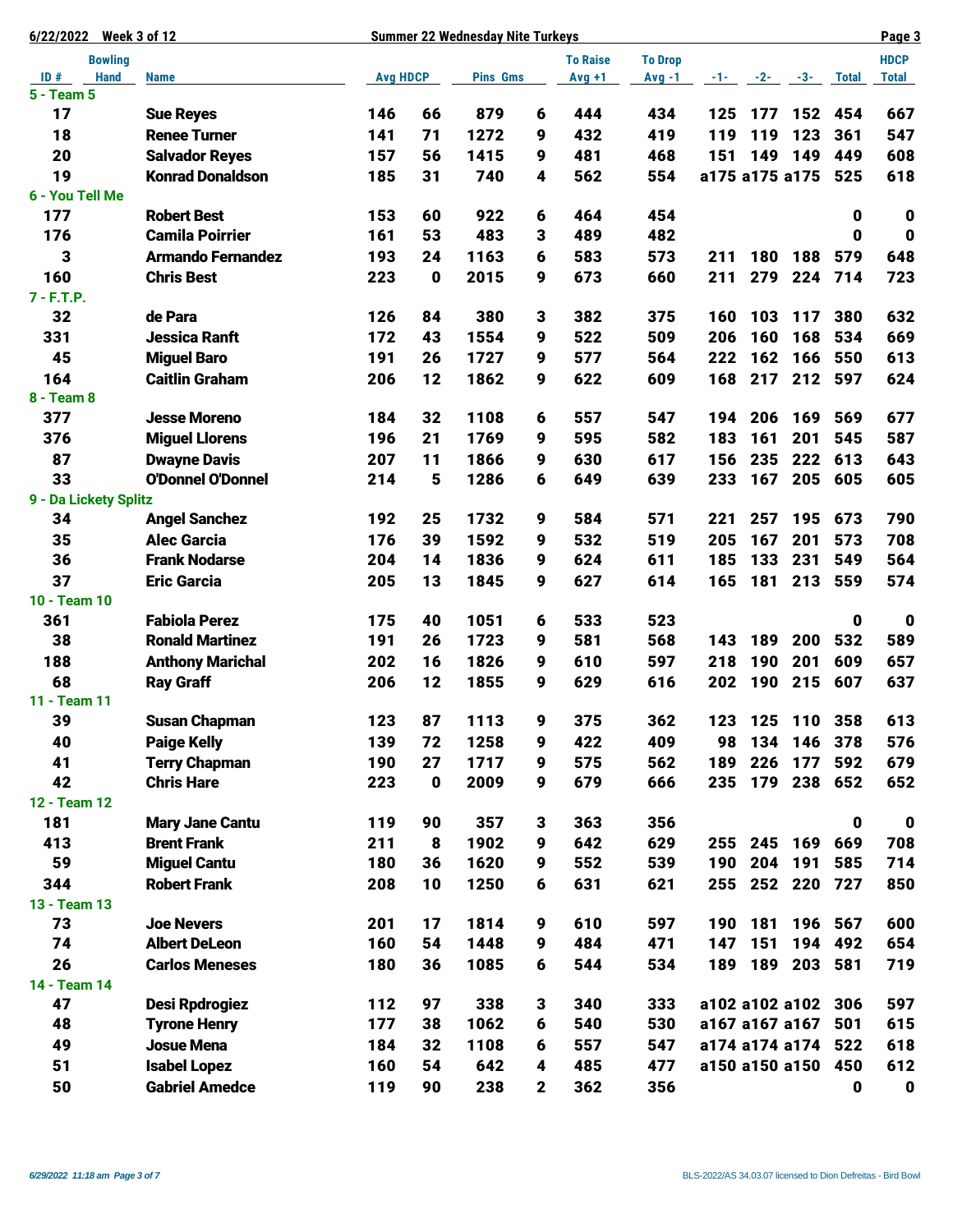| 6/22/2022 Week 3 of 12          | <b>Summer 22 Wednesday Nite Turkeys</b> |                 |          |                 |                |          |          |                    |                 |             |              |              |
|---------------------------------|-----------------------------------------|-----------------|----------|-----------------|----------------|----------|----------|--------------------|-----------------|-------------|--------------|--------------|
| <b>Bowling</b>                  |                                         |                 |          | <b>To Raise</b> | <b>To Drop</b> |          |          |                    |                 | <b>HDCP</b> |              |              |
| ID#<br><b>Hand</b>              | <b>Name</b>                             | <b>Avg HDCP</b> |          | <b>Pins Gms</b> |                | $Avg +1$ | $Avg -1$ | $-1$               | $-2-$           | $-3-$       | <b>Total</b> | <b>Total</b> |
| 15 - Bottom Of The Barrel<br>81 |                                         |                 |          |                 |                |          |          |                    |                 |             |              |              |
|                                 | <b>Eric Wesselius</b>                   | 133             | 78       | 1197            | 9              | 411      | 398      | 121                | 133             | 126         | 380          | 605          |
| 52                              | <b>Javier Ordonez</b>                   | 110             | 99       | 994             | 9              | 338      | 325      | 116                | 96              | 118         | 330          | 627          |
| 83                              | <b>Luis Perez</b>                       | 139             | 72<br>44 | 1259            | 9              | 421      | 408      | 134                | 137<br>179      | 146         | 417          | 633          |
| 53<br>16 - Team 16              | <b>Evan Fuertes</b>                     | 171             |          | 513             | 3              | 519      | 512      | 165                |                 | 169         | 513          | 645          |
| 349                             | <b>Sol Garcia</b>                       | 152             | 61       | 1369            | 9              | 467      | 454      | 161                | 169             | 150         | 480          | 672          |
| 89                              | <b>Maria Lopez</b>                      | 162             | 52       | 1464            | 9              | 492      | 479      | 127                | 146             | 158         | 431          | 560          |
| 91                              | <b>Agustin Lopez</b>                    | 172             | 43       | 1552            | 9              | 524      | 511      | 162                | 168             | 225         | 555          | 699          |
| 92                              | <b>Orlando Romero</b>                   | 198             | 19       | 1785            | 9              | 603      | 590      | 214                | 191             | 213         | 618          | 687          |
| 17 - Lucky 13                   |                                         |                 |          |                 |                |          |          |                    |                 |             |              |              |
| 310                             | <b>Ailed Alzugaray</b>                  | 121             | 89       | 1095            | 9              | 369      | 356      | 84                 | 130             | 106         | 320          | 563          |
| 328                             | <b>Karin Morales</b>                    | 126             | 84       | 1140            | 9              | 384      | 371      | 146                | 109             | 169         | 424          | 694          |
| 54                              | <b>Alejandro Alzugaray</b>              | 195             | 22       | 1758            | 9              | 594      | 581      | 213                | 208             | 170         | 591          | 660          |
| 272                             | <b>Albert Morales</b>                   | 223             | 0        | 2011            | 9              | 677      | 664      | 246                | 263             | 199         | 708          | 714          |
| 18 - No Splits Allowed          |                                         |                 |          |                 |                |          |          |                    |                 |             |              |              |
| 114                             | <b>Jason Fundora</b>                    | 150             | 63       | 1352            | 9              | 460      | 447      | 139                | 155             | 139         | 433          | 613          |
| 235                             | <b>Jeff Griffin</b>                     | 160             | 54       | 1443            | 9              | 489      | 476      | 146                | 157             | 204         | 507          | 678          |
| 55                              | <b>Reinaldo Fernandez</b>               | 158             | 55       | 1427            | 9              | 481      | 468      | 138                | 171             | 142         | 451          | 607          |
| 80                              | <b>Mark Wing</b>                        | 164             | 50       | 1484            | 9              | 496      | 483      | 179                | 156             | 197         | 532          | 697          |
| 19 - Viet Style                 |                                         |                 |          |                 |                |          |          |                    |                 |             |              |              |
| 248                             | <b>Truc Nguyen</b>                      | 179             | 36       | 1437            | 8              | 543      | 531      | a172               | 147             | 196         | 515          | 617          |
| 237                             | <b>Khoe Nguyen</b>                      | 186             | 30       | 1681            | 9              | 563      | 550      | 171                | 230             | 179         | 580          | 679          |
| 247                             | <b>Damian Rodriguez</b>                 | 151             | 62       | 1364            | 9              | 460      | 447      | 141                | 144             | 191         | 476          | 668          |
| 239                             | <b>Phu Nguyen</b>                       | 168             | 46       | 1512            | 9              | 516      | 503      | 144                | 164             |             | 162 470      | 596          |
| 20 - Team 20                    |                                         |                 |          |                 |                |          |          |                    |                 |             |              |              |
| 56                              | <b>Michael Nguyen</b>                   | 193             | 24       | 1742            | 9              | 586      | 573      | 163                | 202             | 130         | 495          | 528          |
| 57                              | <b>Anthony Lopez</b>                    | 186             | 30       | 1678            | 9              | 566      | 553      | 186                | 182             | 142         | 510          | 579          |
| 60                              | <b>Hao Nguyen</b>                       | 164             | 50       | 987             | 6              | 498      | 488      |                    |                 |             | 0            | $\mathbf 0$  |
| 61                              | <b>Michael Hernandez</b>                | 199             | 18       | 1199            | 6              | 601      | 591      |                    |                 |             | 0            | $\mathbf 0$  |
| 21 - Ball Busters               |                                         |                 |          |                 |                |          |          |                    |                 |             |              |              |
| 62                              | <b>Alan Rodriguez</b>                   | 145             | 67       | 1313            | 9              | 439      | 426      | 122                | 113             | 168         | 403          | 589          |
| 63                              | <b>Natalie De Leon</b>                  | 109             | 99       | 654             | 6              | 336      | 326      | 102                | 119             |             | 104 325      | 622          |
| 64                              | <b>Justin Guzman</b>                    | 158             | 55       | 1430            | 9              | 478      | 465      | 167                |                 | 153 205     | 525          | 714          |
| 65                              | Jordan Hernandez                        | 173             | 42       | 1562            | 9              | 526      | 513      | 164                |                 | 126 214 504 |              | 621          |
| 22 - Team 22                    |                                         |                 |          |                 |                |          |          |                    |                 |             |              |              |
| 69                              | Rodrigo Hinojosa                        | 145             | 67       | 1166            | 8              | 440      | 428      | 136                |                 | 144 147 427 |              | 622          |
| 67                              | <b>Erin Salinetro</b>                   | 198             | 19       | 1783            | 9              | 605      | 592      |                    | 150 229 212 591 |             |              | 648          |
| 333                             | <b>Chris Armas</b>                      | 184             | 32       | 1105            | 6              | 560      | 550      |                    |                 |             | 0            | $\mathbf 0$  |
| 7                               | <b>VACANT</b>                           | 140             | 72       | $\mathbf 0$     | 0              |          |          | v140 v140 v140 420 |                 |             |              | 636          |
| 23 - Team 23                    |                                         |                 |          |                 |                |          |          |                    |                 |             |              |              |
| 321                             | <b>Steve A. Holguin</b>                 | 138             | 73       | 1249            | 9              | 419      | 406      |                    | 162 141         | 117         | 420          | 639          |
| 322                             | <b>Tiffany Rodriguez</b>                | 118             | 91       | 1065            | 9              | 363      | 350      | 104                | 123             | 110         | 337          | 604          |
| 70                              | <b>Tyler Cone</b>                       | 186             | 30       | 1676            | 9              | 568      | 555      | 174                | 223             | 170         | 567          | 663          |
| 324                             | <b>Mike T. Cone</b>                     | 178             | 37       | 1607            | 9              | 541      | 528      | 190                | 185             |             | 136 511      | 613          |
| 24 - Hot Lanes                  |                                         |                 |          |                 |                |          |          |                    |                 |             |              |              |
| 72                              | <b>Fernando Delgado</b>                 | 136             | 75       | 1230            | 9              | 414      | 401      | 158                | 185             |             | 98 441       | 681          |
| 385                             | <b>Christian Escobar</b>                | 160             | 54       | 1445            | 9              | 487      | 474      | 141                | 181             | 244         | 566          | 764          |
| 71                              | <b>Marie Escobar</b>                    | 143             | 69       | 1291            | 9              | 437      | 424      | 122                | 162             | 141         | 425          | 629          |
| 383                             | <b>Damian Gatewood</b>                  | 168             | 46       | 1512            | 9              | 516      | 503      | 179                |                 | 162 158     | 499          | 637          |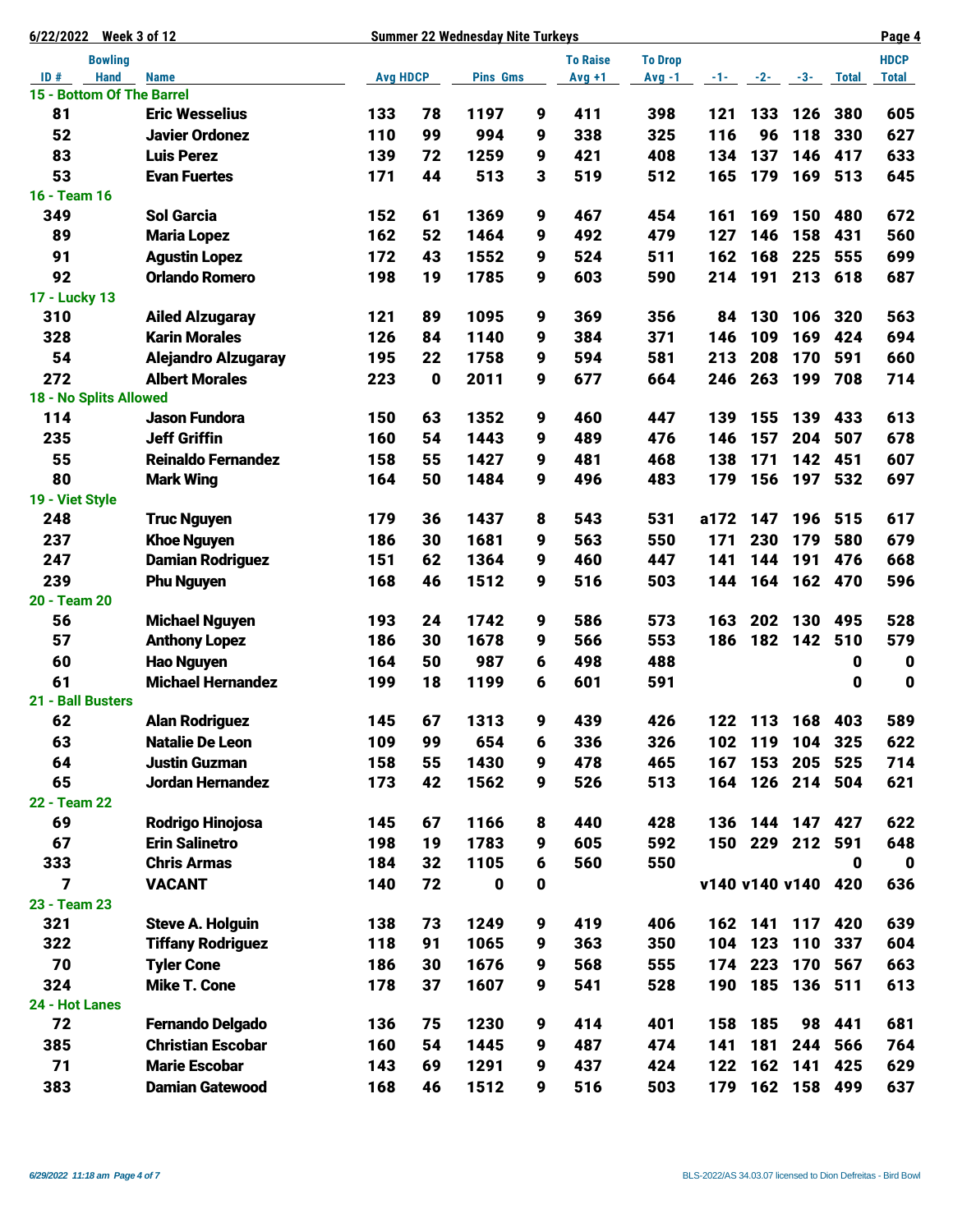| <b>Week 3 of 12</b><br>6/22/2022 | <b>Summer 22 Wednesday Nite Turkeys</b> |                              |                  |                 |   |                                    |                |     |                     |             |              |              |
|----------------------------------|-----------------------------------------|------------------------------|------------------|-----------------|---|------------------------------------|----------------|-----|---------------------|-------------|--------------|--------------|
| <b>Bowling</b>                   |                                         |                              |                  |                 |   | <b>To Raise</b>                    | <b>To Drop</b> |     |                     |             |              | <b>HDCP</b>  |
| ID#<br><b>Hand</b>               | <b>Name</b>                             | <b>Avg HDCP</b>              |                  | <b>Pins Gms</b> |   | $Avg +1$                           | $Avg -1$       |     | $-1$ $-2$ $-3$ $-3$ |             | <b>Total</b> | <b>Total</b> |
| 25 - Pin Action                  |                                         |                              |                  |                 |   |                                    |                |     |                     |             |              |              |
| 75                               | <b>Elio Espinosa</b>                    | 169                          | 45               | 1529            | 9 | 511                                | 498            | 172 | 229                 | 245         | 646          | 841          |
| 79                               | <b>Christian Perez</b>                  | 160                          | 54               | 1444            | 9 | 488                                | 475            | 130 | 151                 | 133         | 414          | 546          |
| 78                               | <b>Moses Molina</b>                     | 178                          | 37               | 1605            | 9 | 543                                | 530            | 222 | 183                 | 182         | 587          | 722          |
| 77                               | <b>Danny Mirabal</b>                    | 165                          | 49               | 1492            | 9 | 500                                | 487            | 170 | 145                 | 219         | 534          | 696          |
| 26 - OMG The Stress              |                                         |                              |                  |                 |   |                                    |                |     |                     |             |              |              |
| 82                               | <b>Cristian Pozo</b>                    | 199                          | 18               | 1794            | 9 | 606                                | 593            | 180 | 234                 | 187         | 601          | 658          |
| 405                              | <b>Joshua Matanis</b>                   | 208                          | 10               | 1875            | 9 | 633                                | 620            | 222 | 219                 | 183         | 624          | 654          |
| 84                               | <b>John Hevia</b>                       | 201                          | 17               | 1813            | 9 | 611                                | 598            | 189 | 203                 | 222         | 614          | 668          |
| 85                               | Jordan Hevia                            | 234                          | 0                | 1404            | 6 | 711                                | 701            |     |                     |             | 0            | $\mathbf 0$  |
| 27 - Team 27                     |                                         |                              |                  |                 |   |                                    |                |     |                     |             |              |              |
| 86                               | <b>Jasmin Regalado</b>                  | 189                          | 27               | 1706            | 9 | 574                                | 561            | 207 | 210                 | 205         | 622          | 730          |
| 296                              | <b>Tevin Sumler</b>                     | 196                          | 21               | 1177            | 6 | 596                                | 586            |     |                     |             | $\mathbf 0$  | $\mathbf 0$  |
| 90                               | <b>Blake Berry</b>                      | 188                          | 28               | 1695            | 9 | 573                                | 560            | 166 | 204                 | 181         | 551          | 632          |
| 93                               | <b>Darrian Cannon</b>                   | 180                          | 36               | 1623            | 9 | 549                                | 536            | 136 | 159                 | 178         | 473          | 551          |
| 28 - Team 28                     |                                         |                              |                  |                 |   |                                    |                |     |                     |             |              |              |
| 94                               | <b>Angelina Garden</b>                  | 109                          | 99               | 657             | 6 | 333                                | 323            |     |                     |             | $\mathbf 0$  | $\mathbf 0$  |
| 95                               | <b>Luis Mariscal</b>                    | 158                          | 55               | 950             | 6 | 481                                | 471            |     |                     |             | $\mathbf 0$  | $\mathbf 0$  |
| 96                               | <b>Coqui Mariscal</b>                   | 207                          | 11               | 1867            | 9 | 629                                | 616            | 192 | 300                 | 233         | 725          | 806          |
| 97                               | <b>Nelson Mariscal</b>                  | 185                          | 31               | 1669            | 9 | 563                                | 550            | 247 | 168                 | 156         | 571          | 670          |
| 29 - Team 29                     |                                         |                              |                  |                 |   |                                    |                |     |                     |             |              |              |
| 373                              | <b>Peter Gomez</b>                      | 162                          | 52               | 976             | 6 | 491                                | 481            |     |                     |             | $\mathbf 0$  | $\mathbf 0$  |
| 98                               | <b>Omar Leal</b>                        | 96                           | 111              | 577             | 6 | 296                                | 286            | 99  | 106                 | 96          | 301          | 646          |
| 374                              | <b>Chris Pons</b>                       | 178                          | 37               | 1605            | 9 | 543                                | 530            | 232 | 151                 | 200         | 583          | 718          |
| 99                               | <b>Eric Pequeno</b>                     | 153                          | 60               | 1385            | 9 | 463                                | 450            | 164 | 151                 | 148         | 463          | 643          |
| <b>30 - Split Personalities</b>  |                                         |                              |                  |                 |   |                                    |                |     |                     |             |              |              |
| 100                              | <b>Samantha Mullins</b>                 | 129                          | 81               | 1168            | 9 | 392                                | 379            | 137 | 112                 | 149         | 398          | 644          |
| 101                              | <b>Larry Hildebrandt</b>                | 179                          | 36               | 1619            | 9 | 541                                | 528            | 217 | 180                 | 191         | 588          | 720          |
| 156                              | <b>Henry Gonzalez</b>                   | 198                          | 19               | 1788            | 9 | 600                                | 587            | 258 | 170                 | 196         | 624          | 693          |
| 102                              | <b>Ted O'Grady</b>                      | 194                          | 23               | 1753            | 9 | 587                                | 574            | 151 | 179                 | 164         | 494          | 521          |
| <b>31 - Bowl Movement</b>        |                                         |                              |                  |                 |   |                                    |                |     |                     |             |              |              |
| 103                              | <b>Raf Jadou</b>                        | 103                          | 105              | 929             | 9 | 319                                | 306            | 111 | 79                  | 81          | 271          | 568          |
| 104                              | <b>Astrid Trasobares</b>                | 143                          | 69               | 1288            | 9 | 440                                | 427            | 144 | 149                 | 125         | 418          | 619          |
| 106                              | <b>Aaron Metz</b>                       | 126                          | 84               | 1138            | 9 | 386                                | 373            | 147 | 183                 | 179         | 509          | 821          |
| 107                              | Jorge Molina                            | 169                          | 45               | 1528            | 9 | 512                                | 499            | 168 |                     | 136 201     | 505          | 640          |
| 32 - Balls & Dolls               |                                         |                              |                  |                 |   |                                    |                |     |                     |             |              |              |
| 108                              | <b>Annie Babun</b>                      | 87                           | 119              | 789             | 9 | 267                                | 254            | 88  | 93                  |             | 74 255       | 606          |
| 109                              | <b>Marion Waters</b>                    | 114                          | 95               | 1034            | 9 | 346                                | 333            | 94  |                     | 108 103     | 305          | 572          |
| 414                              | <b>Christine Pascual</b>                | 160                          | 54               | 962             | 6 | 487                                | 477            |     |                     |             | 0            | $\mathbf 0$  |
| 110                              | <b>James Waters</b>                     | 171                          | 44               | 1539            | 9 | 525                                | 512            | 183 | 168                 |             | 173 524      | 659          |
| 33 - Team 33                     |                                         |                              |                  |                 |   |                                    |                |     |                     |             |              |              |
| 203                              | <b>Jim Porter</b>                       | 210                          | $\boldsymbol{9}$ | 1897            | 9 | 635                                | 622            | 215 | 203                 | 209         | 627          | 651          |
| 189                              | <b>Tommy Diaz</b>                       | 106                          | 102              | 961             | 9 | 323                                | 310            | 94  | 121                 | 121         | 336          | 648          |
| 190                              | <b>Clark Diaz</b>                       | 142                          | 70               | 1286            | 9 | 430                                | 417            | 114 | 139                 | 115         | 368          | 548          |
| 262                              | <b>Andres (RH) Galmez</b>               | 205                          | 13               | 1852            | 9 | 620                                | 607            | 213 |                     | 194 201     | 608          | 641          |
| 34 - SoFlo Baggers               |                                         |                              |                  |                 |   |                                    |                |     |                     |             |              |              |
| 111                              | <b>Paul Tirado</b>                      | 153                          | 60               | 1377            | 9 | 471                                | 458            | 107 | 158                 | 165         | 430          | 598          |
| 112                              | <b>Chris Sabater</b>                    | 174                          | 41               | 1566            | 9 | 534                                | 521            | 149 | 223                 | 186         | 558          | 696          |
| 137                              | <b>Fernando Guadalupe</b>               | 227                          | $\bf{0}$         | 2048            | 9 | 688                                | 675            | 206 | 203                 | 207         | 616          | 616          |
| 115                              | <b>Daniel Ucles</b>                     | 186                          | 30               | 1682            | 9 | 562                                | 549            | 178 |                     | 228 127 533 |              | 611          |
|                                  |                                         | <b>Temporary Substitutes</b> |                  |                 |   | <b>Division 1: Enter Div Label</b> |                |     |                     |             |              |              |

*Men Division 1: Enter Div Label*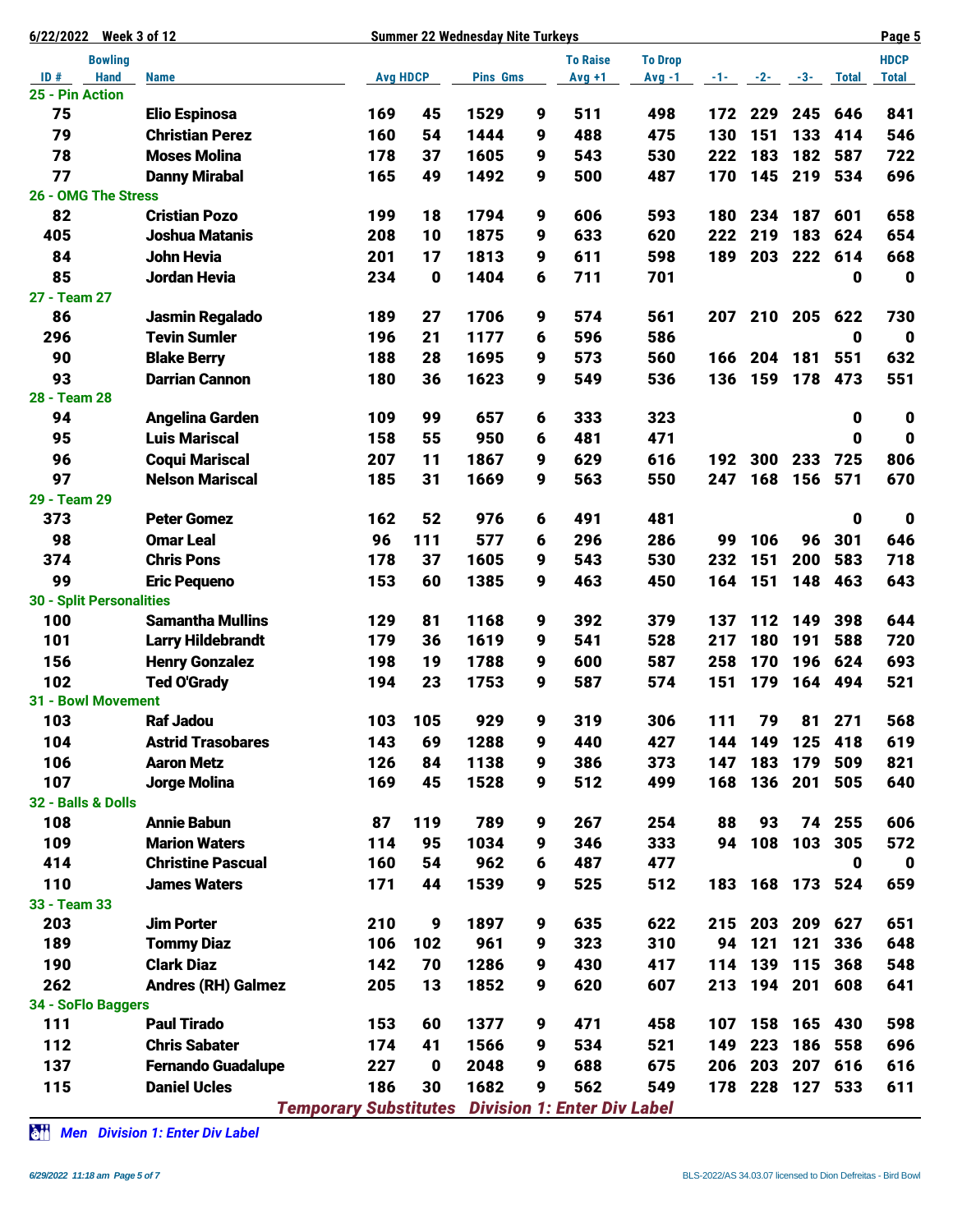| 6/22/2022 Week 3 of 12                         |                 |          | <b>Summer 22 Wednesday Nite Turkeys</b> |             |               |             |             |             |       |       |       |              | Page 6       |
|------------------------------------------------|-----------------|----------|-----------------------------------------|-------------|---------------|-------------|-------------|-------------|-------|-------|-------|--------------|--------------|
|                                                |                 |          |                                         |             | <b>High</b>   | <b>High</b> | <b>HDCP</b> | <b>HDCP</b> |       |       |       |              | <b>HDCP</b>  |
| <b>Name</b>                                    | <b>Avg HDCP</b> |          | <b>Pins Gms</b>                         |             | Game          | <b>Sers</b> | Game        | <b>Sers</b> | -1- - | $-2-$ | $-3-$ | <b>Total</b> | <b>Total</b> |
| <b>Austin Allende</b>                          | 140             | 72       | 0                                       | 0           | 0             | 0           |             |             |       |       |       | 0            | 0            |
| <b>Alex Alzugaray</b>                          | 140             | 72       | 0                                       | 0           | 0             | 0           |             |             |       |       |       | 0            | 0            |
| <b>Hector Aponte</b>                           | 140             | 72       | 0                                       | 0           | 0             | 0           |             |             |       |       |       | 0            | 0            |
| <b>Hector Aponte</b>                           | 221             | 0        | 663                                     | 3           | 228           | 663         |             |             | 228   | 214   | 221   | 663          | 663          |
| <b>Ron Aponte</b><br><b>Steve Asberry</b>      | 140<br>140      | 72<br>72 | 0<br>0                                  | 0<br>0      | 0<br>0        | 0<br>0      |             |             |       |       |       | 0<br>0       | 0<br>0       |
| <b>Herb Blanco</b>                             | 140             | 72       | 0                                       | 0           | 0             | 0           |             |             |       |       |       | 0            | 0            |
| <b>Ryan Britton</b>                            | 140             | 72       | 0                                       | 0           | 0             | 0           |             |             |       |       |       | 0            | 0            |
| John Brown                                     | 140             | 72       | 0                                       | 0           | 0             | 0           |             |             |       |       |       | 0            | 0            |
| <b>Jim Carpenter</b>                           | 140             | 72       | 0                                       | 0           | 0             | 0           |             |             |       |       |       | 0            | 0            |
| <b>Chris Castro</b>                            | 140             | 72       | 0                                       | 0           | 0             | 0           |             |             |       |       |       | 0            | 0            |
| <b>Gabriel Chatman</b>                         | 140             | 72       | 0                                       | 0           | 0             | 0           |             |             |       |       |       | 0            | 0            |
| <b>Richard Cheney</b>                          | 140             | 72       | 0                                       | 0           | 0             | 0           |             |             |       |       |       | 0            | 0            |
| <b>Brendon Cintas</b>                          | 140             | 72       | 0                                       | 0           | 0             | 0           |             |             |       |       |       | 0            | 0            |
| <b>Kevin Decicco</b>                           | 140             | 72       | 0                                       | 0           | 0             | 0           |             |             |       |       |       | 0            | 0            |
| <b>Don DeLeon</b>                              | 140             | 72       | 0                                       | 0           | 0             | 0           |             |             |       |       |       | 0            | 0            |
| <b>Darius Dorvilier</b>                        | 140             | 72       | 0                                       | 0           | 0             | 0           |             |             |       |       |       | 0            | 0            |
| <b>Trey Ellis</b>                              | 140             | 72       | 0                                       | 0           | 0             | 0           |             |             |       |       |       | 0            | 0            |
| <b>Edward Estrada</b>                          | 140             | 72       | 0                                       | 0           | 0             | 0           |             |             |       |       |       | 0            | 0            |
| Julian Fernandez                               | 161             | 53       | 485                                     | З           | 191           | 485         |             |             | 136   | 191   | 158   | 485          | 644          |
| <b>Collins Fields</b>                          | 140             | 72       | 0                                       | 0           | $\bf{0}$      | 0           |             |             |       |       |       | 0            | 0            |
| <b>Carlos Forero</b><br><b>Charlie Forero</b>  | 140<br>216      | 72<br>3  | 0<br>650                                | 0<br>3      | 0<br>236      | 0<br>650    |             |             |       |       |       | 0<br>0       | 0<br>0       |
| <b>Luis Fuentes</b>                            | 140             | 72       | 0                                       | 0           | 0             | 0           |             |             |       |       |       | 0            | 0            |
| <b>Trayvon Gibbs</b>                           | 140             | 72       | 0                                       | 0           | 0             | 0           |             |             |       |       |       | 0            | 0            |
| John Gonzalez                                  | 140             | 72       | 0                                       | 0           | 0             | 0           |             |             |       |       |       | 0            | 0            |
| <b>Oscar Gonzalez</b>                          | 140             | 72       | 0                                       | 0           | 0             | 0           |             |             |       |       |       | 0            | 0            |
| <b>John Hampton</b>                            | 140             | 72       | 0                                       | 0           | 0             | 0           |             |             |       |       |       | 0            | 0            |
| <b>Benjamin Haney</b>                          | 140             | 72       | 0                                       | 0           | 0             | 0           |             |             |       |       |       | 0            | 0            |
| <b>Caiden Harmon</b>                           | 140             | 72       | 0                                       | 0           | 0             | 0           |             |             |       |       |       | 0            | 0            |
| <b>Carlos Hernandez</b>                        | 140             | 72       | 0                                       | 0           | 0             | 0           |             |             |       |       |       | 0            | 0            |
| <b>Marvin Houston</b>                          | 140             | 72       | 0                                       | 0           | 0             | 0           |             |             |       |       |       | 0            | 0            |
| Johnathan Hrasar                               | 140             | 72       | 0                                       | 0           | 0             | 0           |             |             |       |       |       | 0            | 0            |
| <b>Rick Jimenez</b>                            | 140             | 72       | 0                                       | 0           | 0             | 0           |             |             |       |       |       | 0            | 0            |
| <b>Christian Jones</b>                         | 140             | 72       | 0                                       | 0           | 0             | 0           |             |             |       |       |       | 0            | 0            |
| <b>Dylan Jones</b>                             | 140             | 72       | 0                                       | 0           | 0             | 0           |             |             |       |       |       | 0            | 0            |
| Jean Jones                                     | 140             | 72       | 0                                       | 0           | 0             | 0           |             |             |       |       |       | 0            | 0            |
| <b>David Jordan</b>                            | 140             | 72<br>72 | U                                       | n           | 0             | 0           |             |             |       |       |       | U            | U            |
| <b>George Litwin</b><br><b>Ronald Martinez</b> | 140<br>140      | 72       | 0<br>0                                  | 0<br>0      | 0<br>$\bf{0}$ | 0<br>0      |             |             |       |       |       | 0<br>0       | 0<br>0       |
| <b>Brandon McDuffey</b>                        | 140             | 72       | 0                                       | $\mathbf 0$ | $\bf{0}$      | 0           |             |             |       |       |       | 0            | 0            |
| <b>Tony Mestres Jr</b>                         | 140             | 72       | 0                                       | 0           | 0             | 0           |             |             |       |       |       | 0            | 0            |
| <b>Irwing R. Morillo</b>                       | 140             | 72       | 0                                       | 0           | $\bf{0}$      | 0           |             |             |       |       |       | $\mathbf{0}$ | 0            |
| <b>Shane Nevers</b>                            | 232             | 0        | 1395                                    | 6           | 267           | 749         |             |             | 267   | 207   | 172   | 646          | 646          |
| <b>Bao Nguyen</b>                              | 145             | 67       | 437                                     | 3           | 152           | 437         |             |             | 152   | 147   | 138   | 437          | 638          |
| <b>Tony Nguyen</b>                             | 140             | 72       | 0                                       | 0           | 0             | 0           |             |             |       |       |       | 0            | 0            |
| <b>Tuan Nguyen</b>                             | 169             | 45       | 508                                     | З           | 179           | 508         |             |             | 160   | 169   | 179   | 508          | 643          |
| <b>Patrick O'Donnell</b>                       | 140             | 72       | 0                                       | 0           | 0             | 0           |             |             |       |       |       | 0            | 0            |
| Jorge Orfila                                   | 140             | 72       | 0                                       | 0           | 0             | 0           |             |             |       |       |       | 0            | 0            |
| <b>Eric Osceola</b>                            | 192             | 25       | 578                                     | 3           | 215           | 578         |             |             | 215   | 181   | 182   | 578          | 653          |
| <b>Carlos Osorio</b>                           | 140             | 72       | 0                                       | 0           | $\bf{0}$      | 0           |             |             |       |       |       | 0            | 0            |
| <b>Artie Paula</b>                             | 140             | 72       | 0                                       | 0           | $\bf{0}$      | 0           |             |             |       |       |       | 0            | 0            |
| <b>Eric Pequeno</b>                            | 140             | 72       | 0                                       | 0           | $\mathbf 0$   | 0           |             |             |       |       |       | 0            | 0            |
| <b>Gabe Perez</b>                              | 187             | 29       | 561                                     | 3           | 204           | 561         |             |             | 186   | 171   | 204   | 561          | 648          |
| <b>Giancarlo Perez</b><br><b>Mike Perez</b>    | 140<br>140      | 72<br>72 | 0<br>0                                  | 0<br>0      | $\bf{0}$<br>0 | 0<br>0      |             |             |       |       |       | 0<br>0       | 0<br>0       |
| <b>Andres Pineda</b>                           | 140             | 72       | 0                                       | 0           | 0             | 0           |             |             |       |       |       | 0            | 0            |
| <b>Manuel Pineda</b>                           | 140             | 72       | 0                                       | $\mathbf 0$ | $\bf{0}$      | 0           |             |             |       |       |       | $\mathbf{0}$ | 0            |
| <b>James Ramnanan</b>                          | 231             | 0        | 693                                     | 3           | 268           | 693         |             |             | 191   | 268   | 234   | 693          | 693          |
| <b>Manuel Rodrigues</b>                        | 140             | 72       | 0                                       | 0           | 0             | 0           |             |             |       |       |       | 0            | 0            |
| Dimitri Rodriguez                              | 140             | 72       | 0                                       | 0           | 0             | 0           |             |             |       |       |       | 0            | 0            |
| Igar Rodriguez                                 | 140             | 72       | 0                                       | 0           | 0             | 0           |             |             |       |       |       | 0            | 0            |
| <b>Roger Rodriguez</b>                         | 165             | 49       | 994                                     | 6           | 193           | 546         |             |             | 171   | 160   | 117   | 448          | 550          |
| <b>Richard Rump</b>                            | 140             | 72       | 0                                       | $\mathbf 0$ | 0             | 0           |             |             |       |       |       | 0            | 0            |